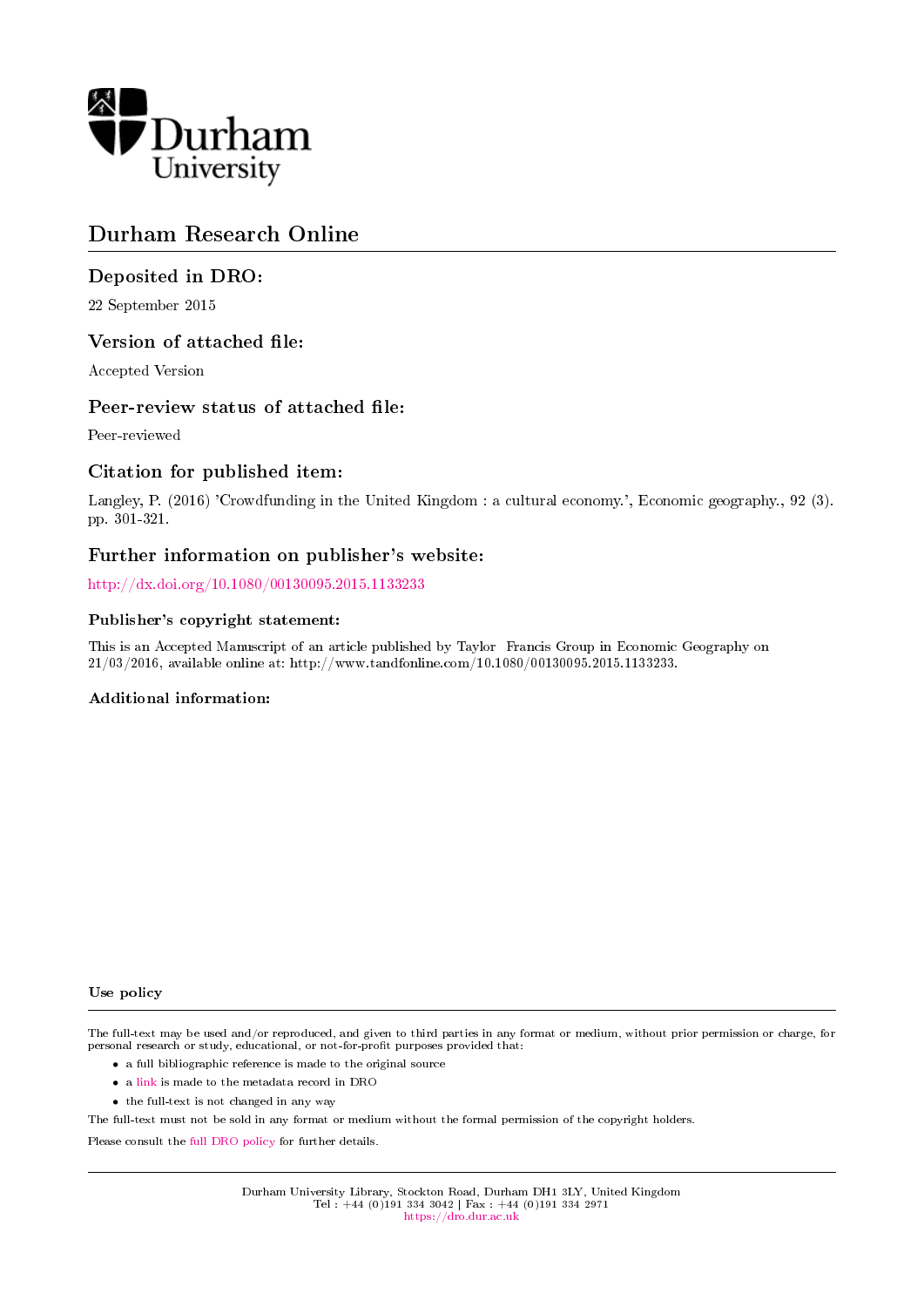# **Crowdfunding in the United Kingdom: A cultural economy**

Dr Paul Langley Department of Geography Durham University United Kingdom

[paul.langley@durham.ac.uk](mailto:paul.langley@durham.ac.uk)

# **Pre-publication version of an article accepted for publication in** *Economic Geography*

September 2015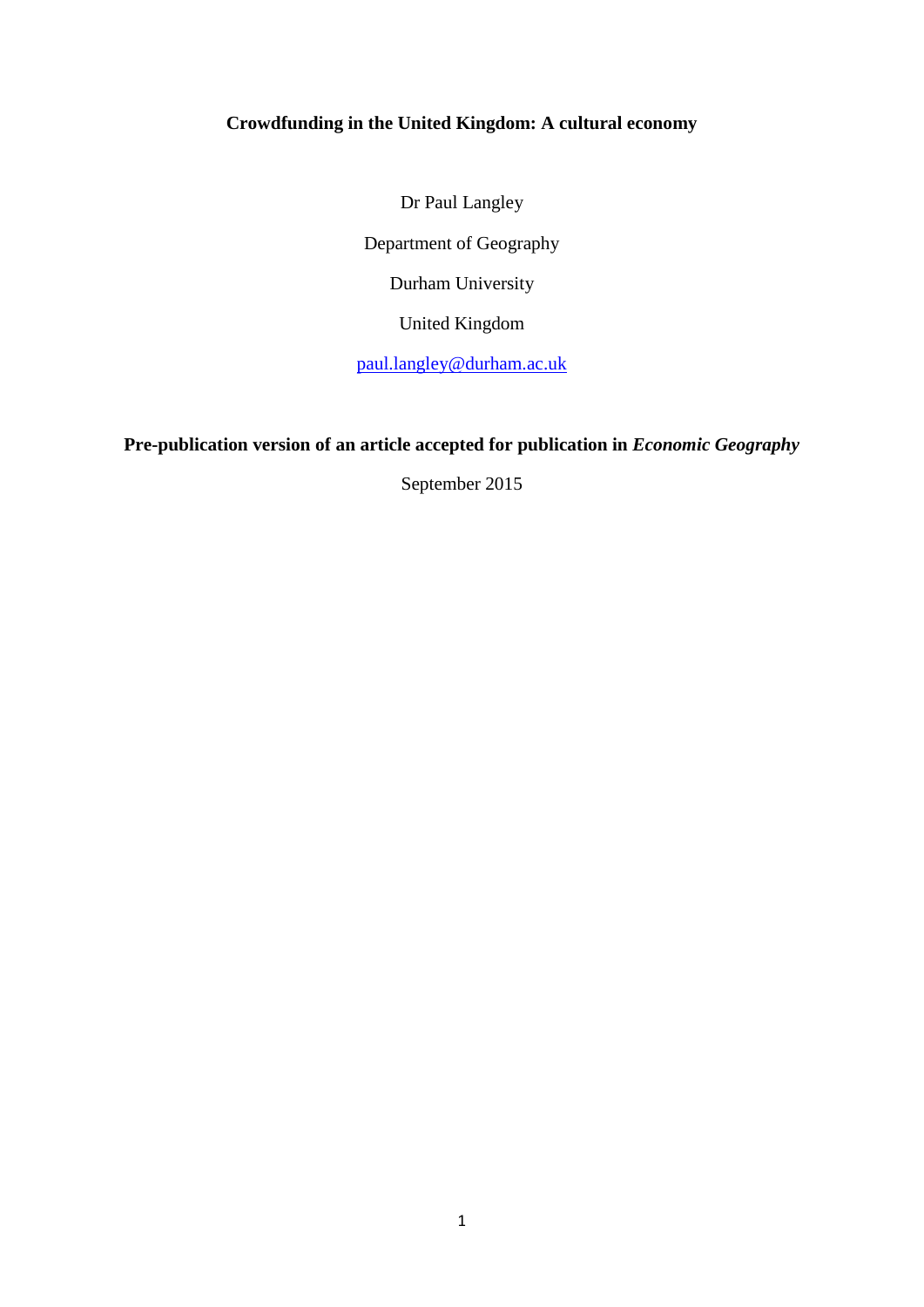## **Crowdfunding in the United Kingdom: A cultural economy**

## **Abstract**

Crowdfunding is a digital economy in which funds provided by large numbers of individuals ('the crowd') are aggregated and distributed through online platforms to a range of actors and institutions. In the United Kingdom (UK), crowdfunding is a particularly diverse and dynamic economy: the forms taken by funding now range from donations to business loans and the issue of equities by start-up enterprises, and recent rapid growth is concentrated in its financial market circuits. This article analyses the changing composition of the UK's crowdfunding economy as a process of financial marketization, and develops a sympathetic critical engagement with cultural economy scholarship on the geographies of money and finance. Consistent with previous cultural economy research into socio-technical processes, the financial market circuits of crowdfunding are shown to be produced through the mobilization of economic theory and the enrolment of calculative market devices. When calling for a broadening of the existing analytical remit of cultural economy scholarship, however, emphasis is also placed upon regulation and governance and monetary valuations as constitutive and relational forces in the assembly of markets-in-the-making. Regulation and governance are shown to deploy sovereign powers and techniques to territorialize, legitimize and bolster the financial market circuits of crowdfunding. Money, meanwhile, is shown to play a dual role. While it certainly enables calculative and marketized valuations, money simultaneously creates scope for a multiplicity of values to be inscribed into its circulations such that the diversity of the crowdfunding economy persists and proliferates amidst financial marketization.

**Keywords:** crowdfunding; peer-to-peer lending; finance; marketization; money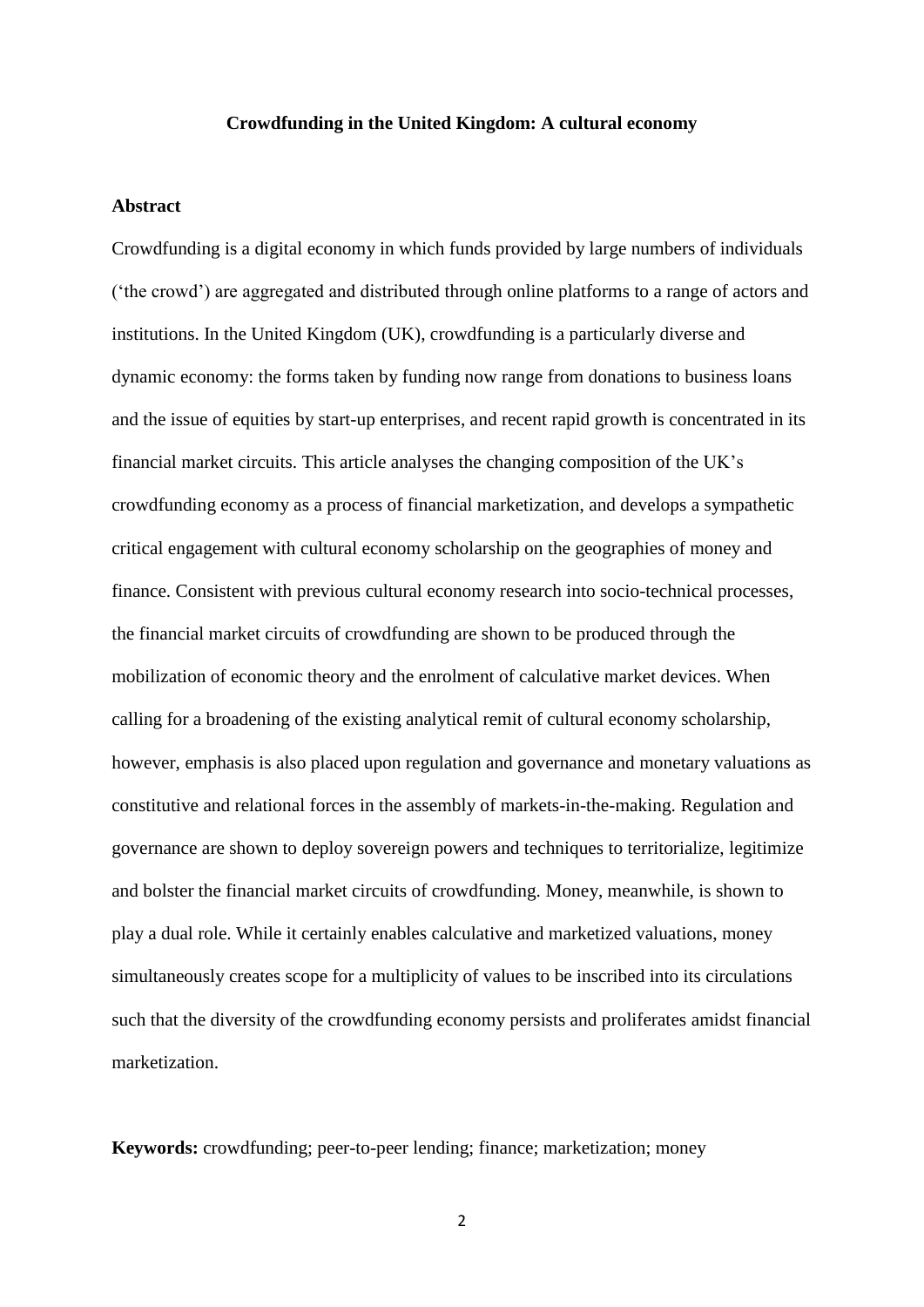### **Introduction: 'the most complete crowdfunding market in the world'**

The digital economy of crowdfunding emerged in the United States of America (USA) and United Kingdom (UK) around a decade ago, and has subsequently developed throughout North America, Europe, Asia and Oceania (Esposti 2014). It is closely related to the wider trends of 'crowdsourcing', 'co-production' and 'the sharing economy', wherein ideas, knowledge and otherwise idle assets are made available and accessed by geographically distributed online communities (Arvidsson and Peiterson 2013; Belk 2014; Howe 2009). Rather than carrying ideas and knowledge or making car rides or rooms available, crowdfunding circuits transfer funds that are provided by large numbers of individuals who are collectively referred to as 'the crowd'. Funds are aggregated and distributed through online platforms to a range of actors and institutions, including artists and performers, charitable and community projects, and start-up businesses and small- and medium-sized enterprises (SMEs). The 'calls' for funding posted on platforms are typically project-based, and those raising funds often stage 'campaigns' through social media (e.g. Facebook, Twitter, Linked-in). Platforms specialize in different types of crowdfunding circuits, and earn feeincome in return for their role as intermediaries.

A defining feature of the crowdfunding economy is that funding is not sourced from dedicated public or private institutions, whether branches of government or banks and financial market agencies. Most notable in this respect is that crowdfunding is very different from mainstream banking: it does not entail fractional reserve lending, debt leverage, or a maturity mismatch between short-term liabilities and long-term assets. Of particular significance to what follows, however, is a further notable feature of the crowdfunding economy; that is, the heterogeneity of its monetary and financial circuits. As Table I below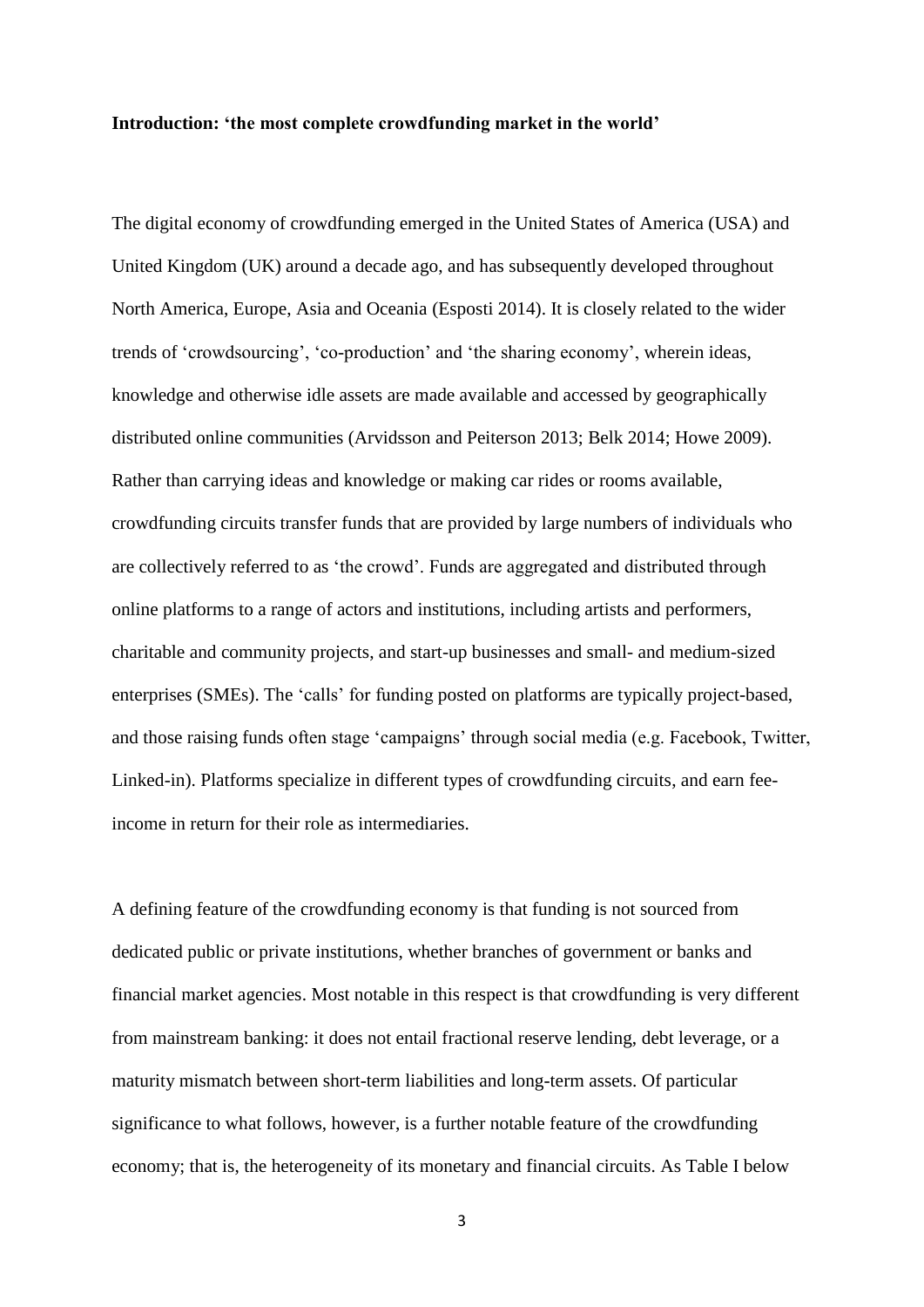summarizes by way of a typology for the UK, the crowdfunding economy includes five main circuits. Donation crowdfunding has a strong resemblance with the symbolic compensation of charity and gift giving. Rewards crowdfunding has parallels with making monetary payments to pre-order retail products, and combines this with the receiving of future discounts or markers of prestige of some kind (so-called 'pretail'). In these forms, crowdfunding by friends, supporters, enthusiasts and fans is a well-established source of funding for community projects, musicians, filmmakers, and artists (Bennett, Chin and Jones 2015). But the crowdfunding economy also includes a number of thoroughly financial market circuits; most notably, equity and fixed-interest crowdfunding, and peer-to-peer (P2P) lending. The offering of equity in start-up enterprises and the issuing of fixed-interest instruments (i.e. debentures, mini-bonds) for project finance ensures that the crowdfunding economy intersects with venture capital, and with the capital markets more broadly. Those providing funds in these crowdfunding circuits are widely characterized as investors, and not as supporters, backers or fans. In P2P circuits, meanwhile, the savings of the crowd are channelled into unsecured interest-bearing loans which are extended to business and domestic borrowers. P2P business loans tend to fund the specified projects (e.g. new plant and machinery) of relatively established SMEs. P2P domestic loans, meanwhile, are not projectbased. Savings are allocated to anonymised loan pools, with each pool containing borrowers who are grouped according to their credit risk and/or the duration of their loan requests.

## < INSERT TABLE I >

This article provides the first social scientific and geographical investigation of the crowdfunding economy in the UK. It is informed by a scoping study that combined: participant observations of crowdfunding industry events held in London in December 2012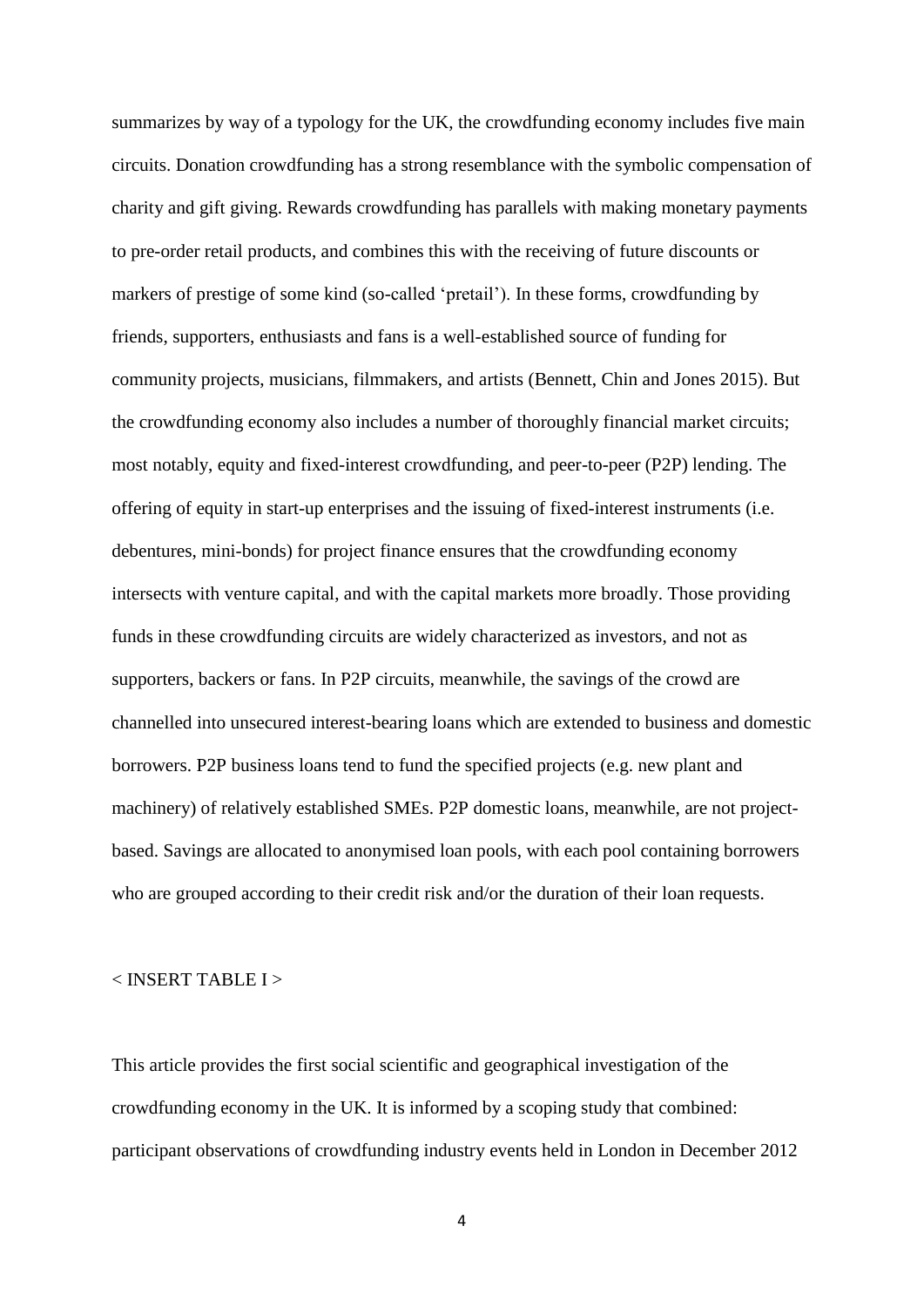and November 2014 (each event is discussed later in this article); a discourse analysis of six of the principal platforms, two from each of the P2P lending and equity and fixed-interest circuits; and nine confidential semi-structured interviews with representatives from platforms, industry associations and regulatory agencies that were conducted in London during July 2014. The article's starting point, meanwhile, is a description of the distinctive changes underway in the UK's crowdfunding economy, provided during fieldwork by a representative of one of its leading platforms: it is in the process of becoming 'the most complete crowdfunding market in the world'.<sup>1</sup> As detailed in the opening section below, crowdfunding in the UK has experienced a step-wise growth in aggregate flows since 2011 that has combined with the emergence of P2P business lending and equity and fixed-interest crowdfunding circuits (Nesta 2013b, 2014). Crowdfunding in the UK now includes all of the five main circuits outlined above. What is especially striking, moreover, is that as crowdfunding becomes 'complete', so rapid growth is disproportionately concentrated in its expanding array of financial market circuits. This combination of quantitative and qualitative change is thus serving to transform the very content and character of the crowdfunding economy. As financial market circuits come to prevail, the crowdfunding economy is marked by a shifting socio-demographic participant profile and an increasingly uneven geographic distribution of funding that favours London and the South East.

Sections two, three and four below provide an account of the composition of the changing crowdfunding economy in the UK. The analysis that is offered draws upon and seeks to further develop cultural economy scholarship on the geographies of money and finance. As Sarah Hall (2011) summarizes, this scholarship is allied with an interdisciplinary literature known as 'the social studies of finance' (Knorr Cetina and Preda 2012). It draws sustenance

**.** 

<sup>&</sup>lt;sup>1</sup> Confidential interview, representative of an equity crowdfunding platform, London,  $8<sup>th</sup>$  July 2014.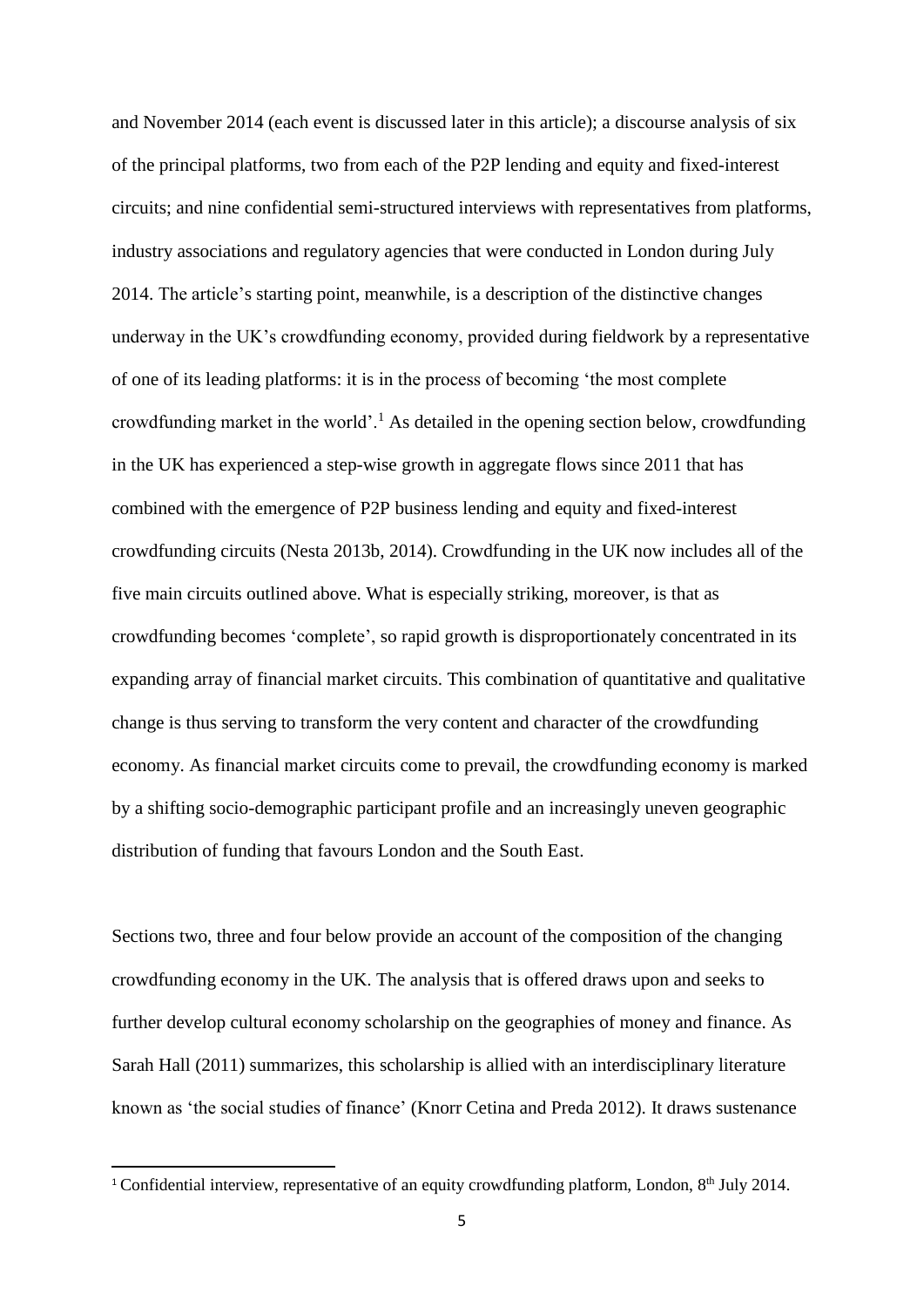from a research agenda that - including a body of work in economic geography (Amin and Thrift 2004; Berndt and Boeckler 2009, 2011; Boeckler and Berndt 2013) – typically takes insights from science and technology studies (STS) in order to study processes of 'economization' and 'marketization' (Çalışkan and Callon 2009, 2010). As it contributes, then, to bringing 'the market' to the fore in economic geographical inquiry (Peck 2012), cultural economy research is marked by concerns with the plurality of economic mechanisms of valuation and coordination, the contingent and variegated qualities of markets-in-themaking, and the contested boundary drawing that differentiates 'who and what are included in the realm of the market and who and what are not' (Participants in the Economic Geography 2010 Workshop 2011: 115)*.* And, in terms of the geographies of money and finance in particular (Hall 2011; Pryke and du Gay 2007), cultural economy presently focuses on how relatively discrete and variegated financial markets are assembled through sociotechnical processes that intersect with specific, place-based contexts.

Change in the UK crowdfunding economy will be analysed here as a process of financial marketization; that is, a process which is making possible market circuits wherein credit is exchanged for debt obligations and capital for ownership claims on future profits. This is a somewhat different set of processes to those that are typically captured by social scientists and geographers through the concept of 'financialization' (French, Leyshon and Wainwright 2011; Pike and Pollard 2010). Processes of 'financialization' tend to entail the production of secondary financial markets and associated logics of risk-taking and risk-distribution. Financialization thereby serves to commodify credit-debt relations and make possible capitalized claims upon future income streams (Leyshon and Thrift 2007), transforming the instruments of financial exchange into transferable objects of speculation (Amato and Fantacci 2013). There are, to be sure, indications that financialization is underway in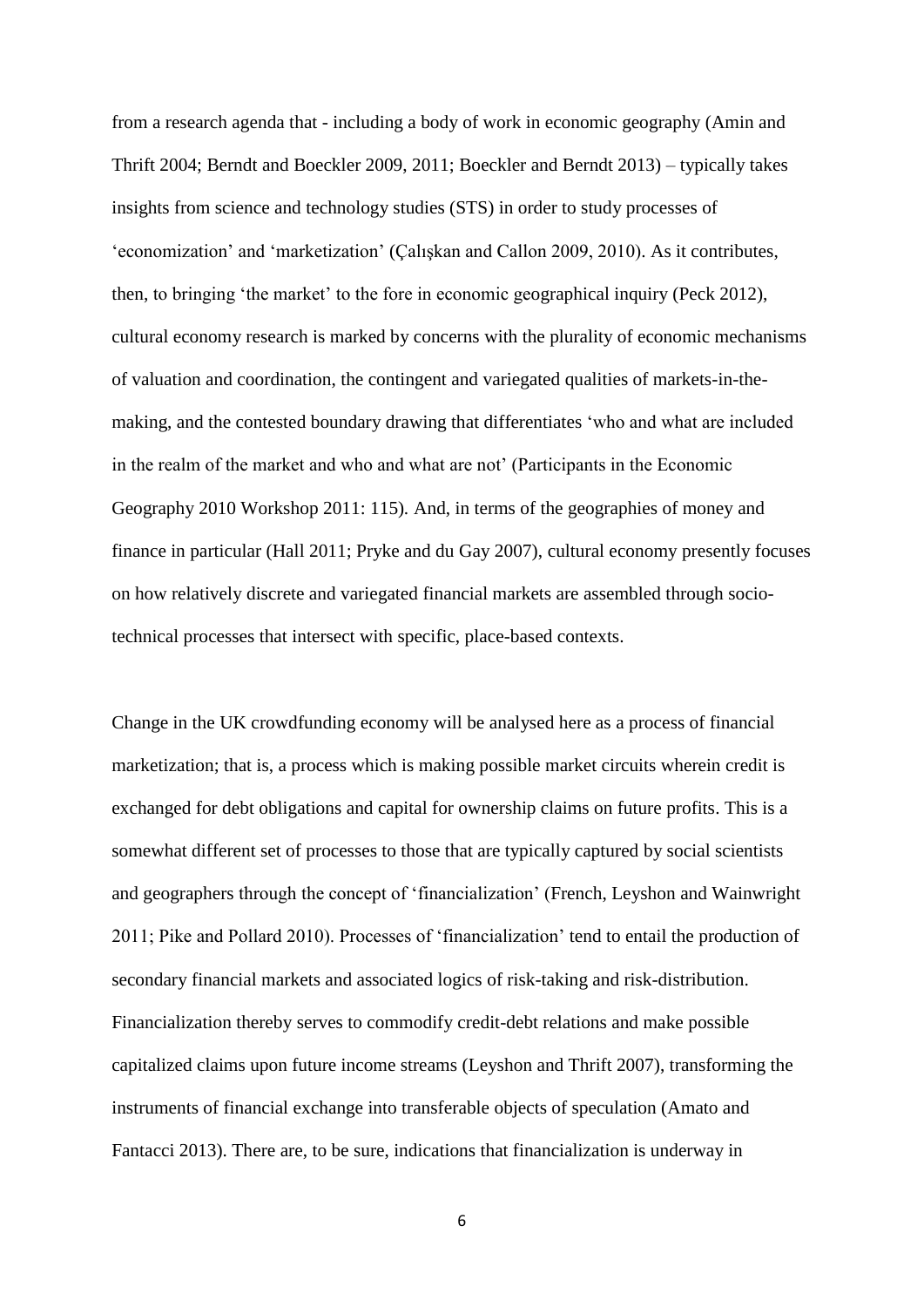crowdfunding in the UK, as institutional investors searching for a 'new asset class' are beginning to fund domestic loan portfolios in P2P circuits in particular (Liberum Capital 2014). Yet, the financialization of UK crowdfunding remains nascent and limited, especially in contrast with the USA where, as Rob Aitken (2015) has shown, P2P circuits are becoming absorbed within mainstream financial circuits by a pronounced trajectory of financialization that serves to convert loan receivables into investable assets. Crowdfunding's financial circuits in the UK are, for the present at least, relatively simple, primary markets for credit and capital. There is no secondary market: once funded, P2P loans and crowdfunded financial instruments are only very rarely re-sold to a third party.

Consistent with previous cultural economic research into socio-technical processes of market making, the second section below will show that the mobilization of economic theory and the enrolment of calculative market devices is contributing to the composition of the financial market circuits of UK crowdfunding. It will highlight that these processes intersect with place-based knowledge and innovation which is centred on London, and on East London's digital economy and 'FinTech' hub in particular (McWilliams 2015). Configured through theory and practices of 'FinTech' (Economist 2015), the financial market circuits of crowdfunding appear to result from the 'disruptive' efficiencies of digital economic enterprises which take business away from mainstream banking intermediaries.

Running through the account of the changing composition of the UK crowdfunding economy offered across the third and fourth sections of this article, meanwhile, is a sympathetic critical engagement with cultural economy scholarship on the geographies of money and finance. This is an engagement that, seeking to deepen accounts of more-or-less discrete and variegated markets-in-the-making, calls for a broadening of the remit of cultural economy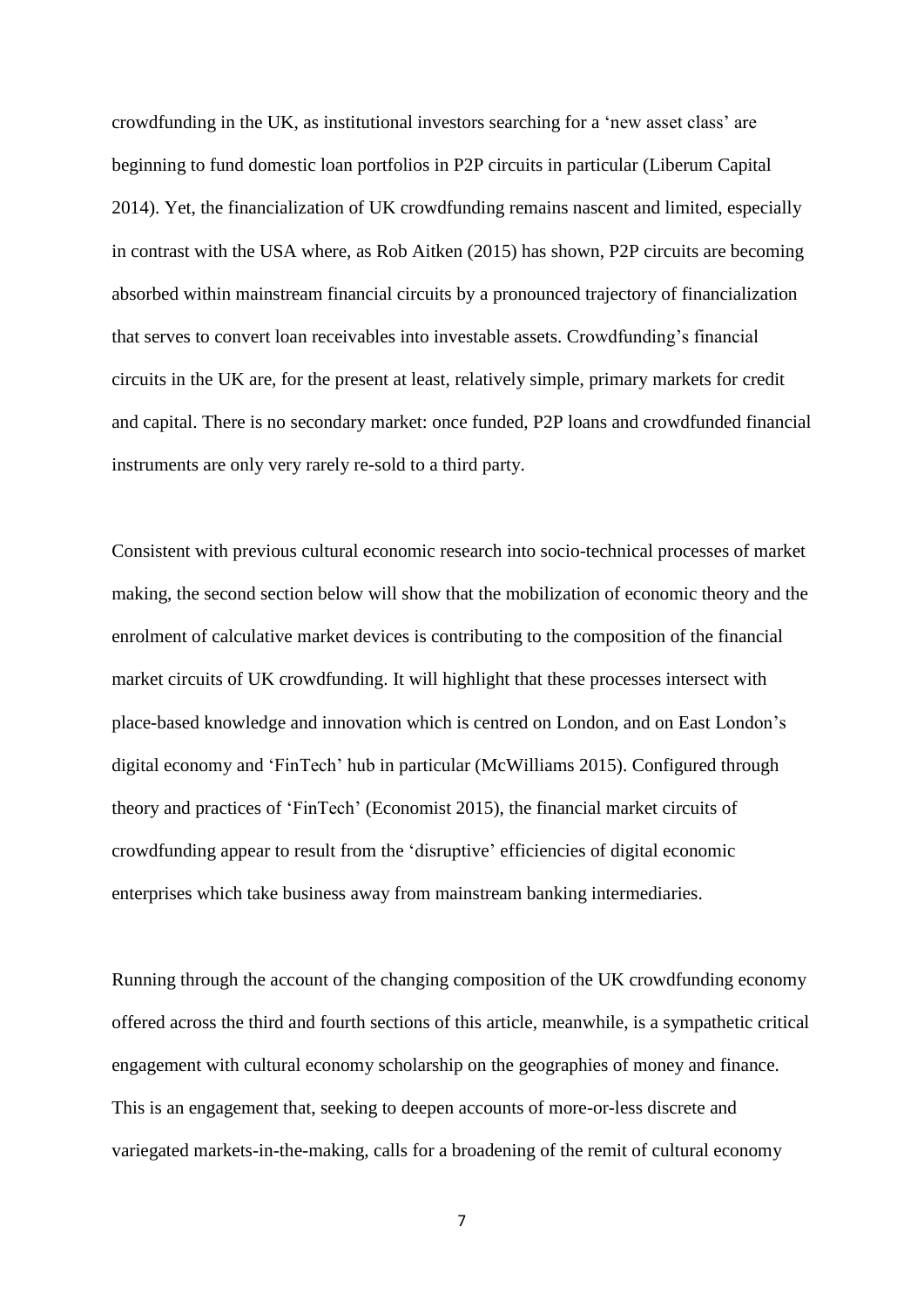analysis to include both regulation and governance and monetary valuations. Put another way, it is an engagement which encourages cultural economy to encroach onto analytical terrain which is typically occupied by political economy, and to recover the previous preoccupations of geographers with the nature of money and its role in socio-economic life. Typically neglected by existing cultural economy analyses of the socio-technical assembly of markets, regulation and governance and monetary valuations are conceptualized below as constitutive and relational forces which feature in the comings together of contingent and variegated processes of financial marketization. As section three draws out, regulation and governance in the UK has deployed sovereign powers and techniques to territorialize the financial market circuits of crowdfunding, thereby spatially reconfiguring this digital economy as a distinct, apparently well-regulated and tax-favoured market space which is specific to a sovereign jurisdiction. And, as section four shows, money enables the calculative valuations which, in a number of different ways, are crucial to the composition of the financial market circuits of crowdfunding. At the same time, however, money is also held to create scope for a multiplicity of values to be inscribed into its circulations. In the crowdfunding economy, this duality of money ensures that diversity persists and proliferates amidst financial marketization. Crowdfunding's donation and rewards circuits continue to grow, and its financial market circuits include flows of credit and capital that incorporate and cultivate ethical values in their monetary valuations.

## **The changing crowdfunding economy in the UK**

Crowdfunding globally is the focus for expert studies that target professionals and policymakers (e.g. Dresner 2014), online magazines and websites highlighting key trends and making 'big data' available (e.g. crowdfundinginsider.com, thecrowdfudingcentre.com), and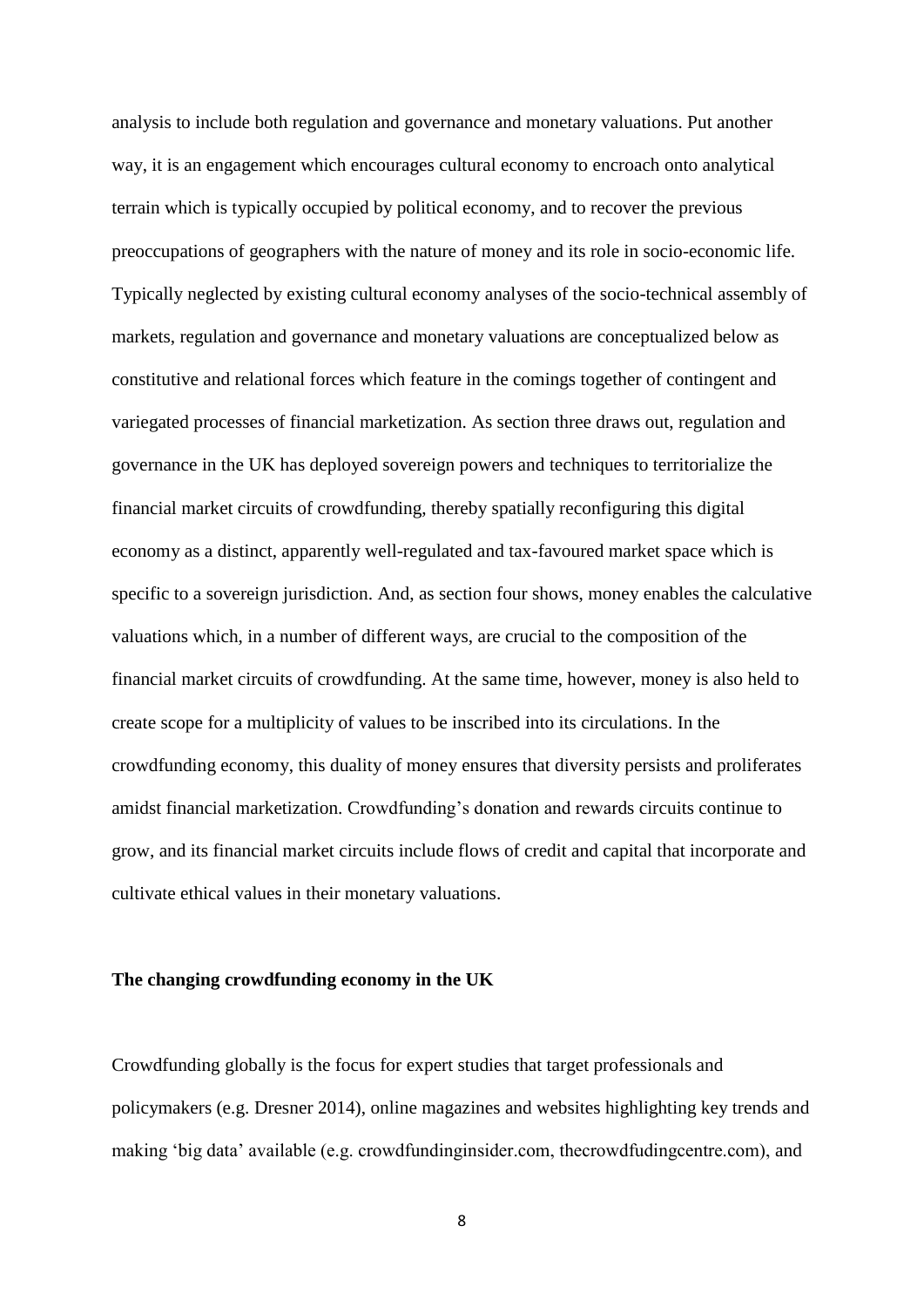'how to' guides written for popular consumption (e.g. Rees-Mogg 2014). Not dissimilarly, the crowdfunding economy in the UK is the object of a number a dedicated data services (e.g. peertopeerlendinguk.com, Alt-Fi.com), and it also provides the focus for industry research and 'grey literature'. The most influential research to date has been produced by the innovation charity, Nesta (2012, 2013a, 2013b, 2014a, 2014b). Nesta's (2013b, 2014b) annual benchmarking reports place crowdfunding at the core of what it terms the 'alternative finance' sector, thereby juxtaposing this digital economy with mainstream banking and financial markets. They also detail the rapid expansion of crowdfunding in recent years. While the UK's crowdfunding economy has been developing for over a decade – the Londonbased P2P domestic lending platform Zopa was created, for instance, in 2005 - it is experiencing a step-wise expansion that began in 2011. Annual growth rates for the aggregate flows of crowdfunding averaged roughly 75% between 2011 and 2013 (Nesta 2013b: 7-8). And, in 2014, they more than doubled again to reach approximately £1.5 billion in total (Nesta 2014). Indeed, newspaper reports suggest that, in the first six months of 2015, aggregate flows had already more than doubled once again to stand at over £4 billion (Evans 2015). Amidst the global growth in recent years, epitomised by the expanding global coverage of platforms such as Kickstarter and IndieGoGo (Esposti 2014), the UK has become established as the third largest national crowdfunding economy, after the USA and China.

The step-wise expansion of UK crowdfunding is coinciding, moreover, with significant qualitative change. Growth in the number of platforms operating in the UK since the turn of the decade - thirty-six platforms are currently members of the UK Crowdfunding Association, while eight are members of the Peer-to-Peer Finance Association – is producing a crowdfunding economy which is more heterogeneous. In particular, a number of new financial market circuits have been added to the already established flows of P2P domestic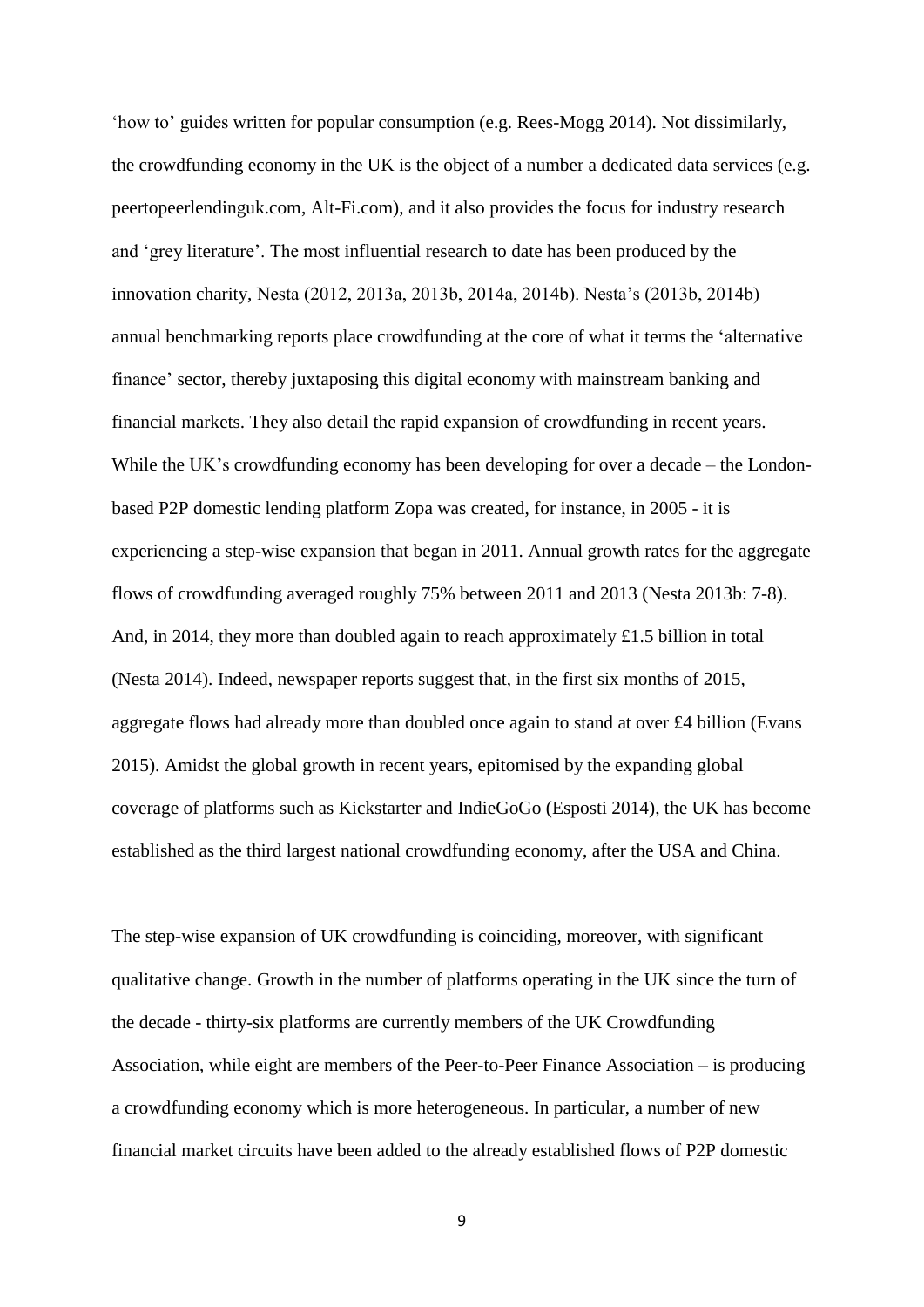lending and donation and rewards crowdfunding. For example, Funding Circle, the UK's first P2P business lending platform, was launched in August 2010. Now joined by other platforms that specialize in this crowdfunding circuit (e.g. LendingCrowd), Funding Circle had intermediated £650 million worth of business loans by May 2015. Moreover, during 2011, the world's first equity and fixed-income crowdfunding platforms, Crowd Cube and Abundance Generation, were both launched in the UK. Crowd Cube now has a number of competitor platforms that also organize equity issues (e.g. CrowdBnk, Seedrs), and itself recently expanded into the fixed-interest circuit. Further diversity continues to develop as new platforms seek to establish their own market niche. For instance, two years after its May 2013 launch, LendInvest had intermediated over £300 million worth of P2P investment in mortgage loans secured against residential property. Similarly, since late 2013, P2P investment in loans secured against commercial property has generated £230 million worth of intermediary business for Wellesley & Co.

What is especially striking is how quantitative and qualitative change is combining to remake UK crowdfunding. Nesta's (2013b) initial benchmarking report calculated that the annual aggregate flows of donation crowdfunding to charities, community-led projects and individuals – rising from £215 million in 2011 to £310 million in 2013 - were greater than those for any of the other four main circuits. Just a year on, however, and the landscape of the diverse crowdfunding economy was found to be quite different (Nesta 2014). As Table II summarizes, accelerating rates of growth are disproportionately concentrated in crowdfunding's financial market circuits, and especially in the relatively new circuits of P2P business lending and equity crowdfunding. Such have been the rates of growth in crowdfunding's financial market circuits since 2011 that the annual aggregate flows the P2P domestic and business lending circuits combined are now roughly six-times greater than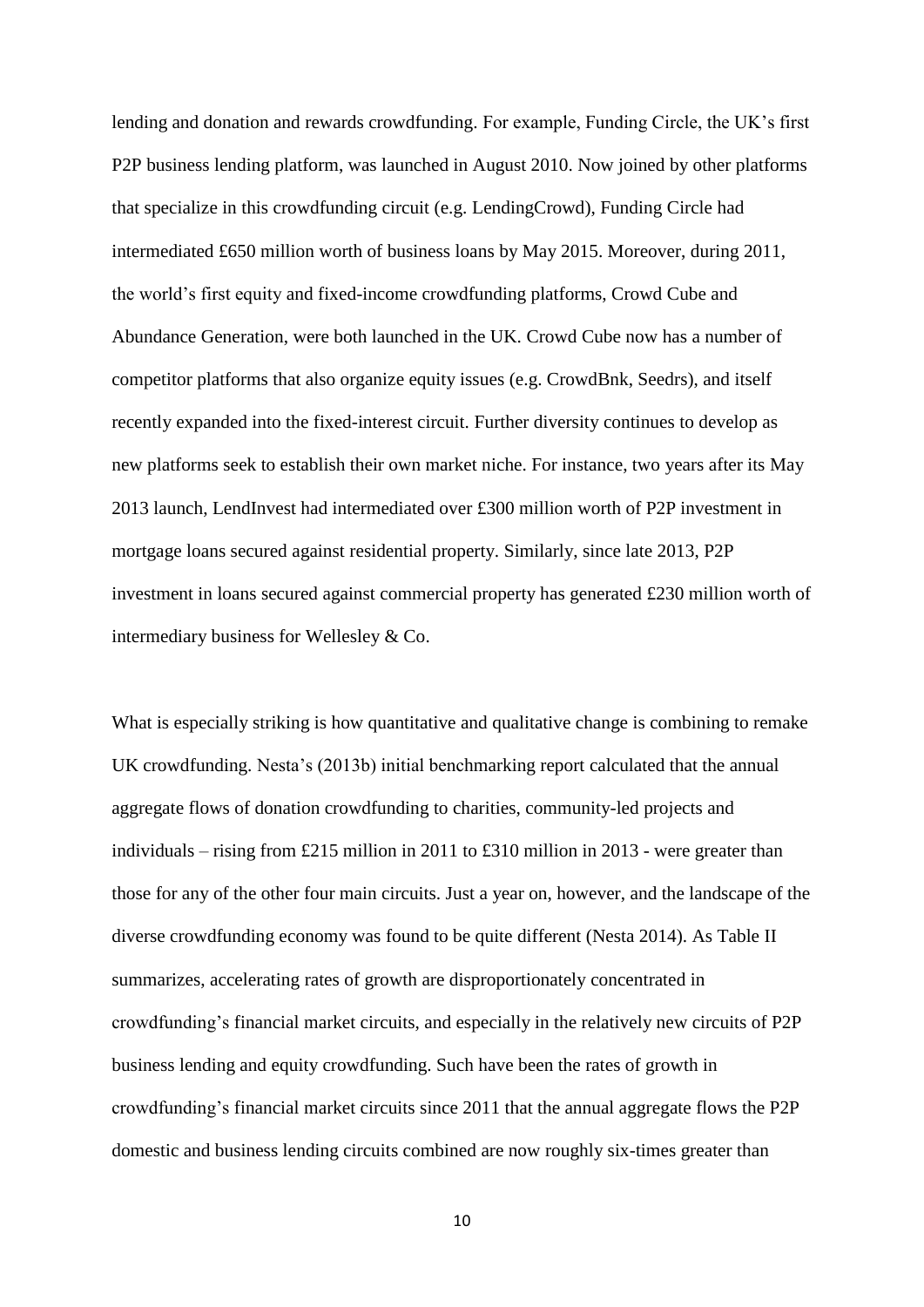those in donation crowdfunding. The step-wise expansion of the increasingly diverse crowdfunding economy is serving, in sum, to transform the very character and content of that economy.

## $<<$ TABLE II $>$

Crowdfunding in the UK is now characterised less by exchanges that resemble charity, gift giving and pretail, and more by those of financial market exchange. This is also bringing about a shift in the socio-demographic profile of those who are participating in this digital economic space. Women, for example, are in the majority amongst those who raise funds in donation and rewards circuits, but in the minority amongst those raising funds in P2P business lending (24%) and equity crowdfunding (22%) (Nesta 2014: 15). Those providing funds in donations and rewards circuits, meanwhile, tend to be drawn relatively broadly from across the income and age spectrum. In contrast, high-net worth individuals usually provide funds in equity circuits, and men aged 55 and over, with incomes in excess of £50,000, are the typical funders of P2P business and domestic loans (FCA 2013: 37; Nesta 2014: 15-17).

The shifting socio-demographic profile of crowdfunding participants is accompanied, moreover, by an intensification of uneven regional geographies that favours London and the South East. To be clear, London and the South East are the most active regions in the UK crowdfunding economy overall: those providing funds or fundraising are most frequently located in these regions (Nesta 2014: 17-19). Yet, the distribution of funding is also uneven in ways that favour London and the South East, a tendency which is especially pronounced in the crowdfunding economy's financial market circuits. For example, 26% of those raising rewards crowdfunding are located in London, a figure that rises to 41% in the equity circuit.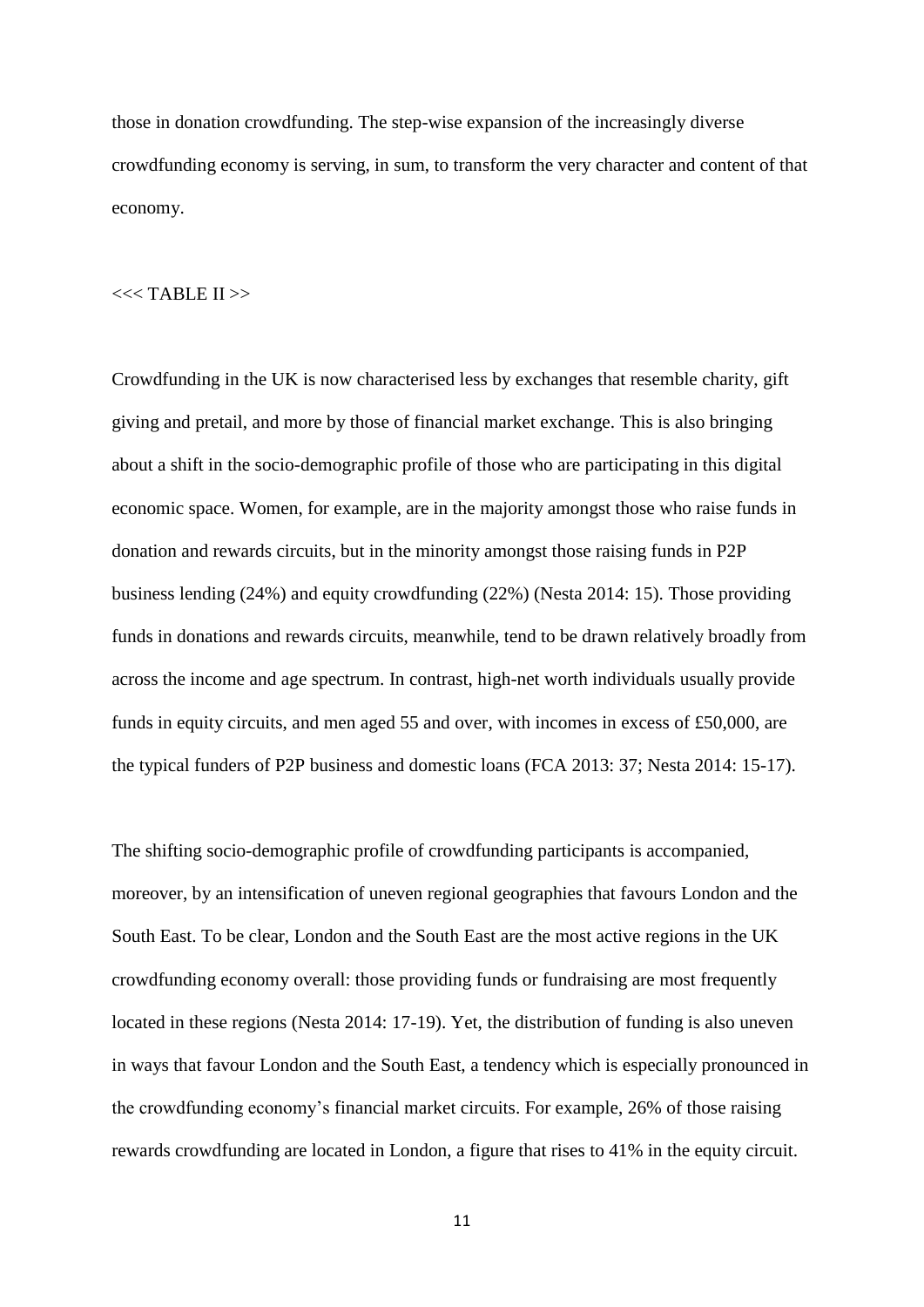Add the South East and the result is that over half (52%) of those raising funds for start-up enterprises through equity crowdfunding are found in these two regions (Nesta 2014: 18-19). In P2P domestic lending, meanwhile, 25% of borrowers live in London and the South East, but 37% of funders are located in these two regions (p. 18). Assuming that borrowers continue to meet the repayment obligations, the result over time of the aggregations and distributions of P2P domestic lending is actually an inflow of funds into London and the South East.

## **Towards a cultural economy of crowdfunding**

How might the composition of the UK's changing crowdfunding economy be accounted for in social scientific and geographical terms? At present, limited academic research into crowdfunding globally is located in business studies and the digital humanities. The former is preoccupied with teasing out why past projects have been successful in attracting funding in order to provide lessons for future calls (Mollick 2014), or with proposing theoretical models to explain why different stages of start-up entrepreneurship may be most appropriately facilitated by either rewards or equity crowdfunding (Belfamme *et al.* 2014). In the digital humanities, meanwhile, research concentrates on donation and rewards crowdfunding. It is particularly interested in the fandom and other affective energies that animate the crowdfunding of artists and performers, and which may serve to transform the cultural industries from 'the bottom-up' (Bennett, Chin and Jones 2015).

Read from the vantage point provided by cultural economy scholarship, research in business studies and the digital humanities tends to treat the crowdfunding economy as an object or thing (Mitchell 2008), and as 'a pre-existing reality that can be simply revealed and acted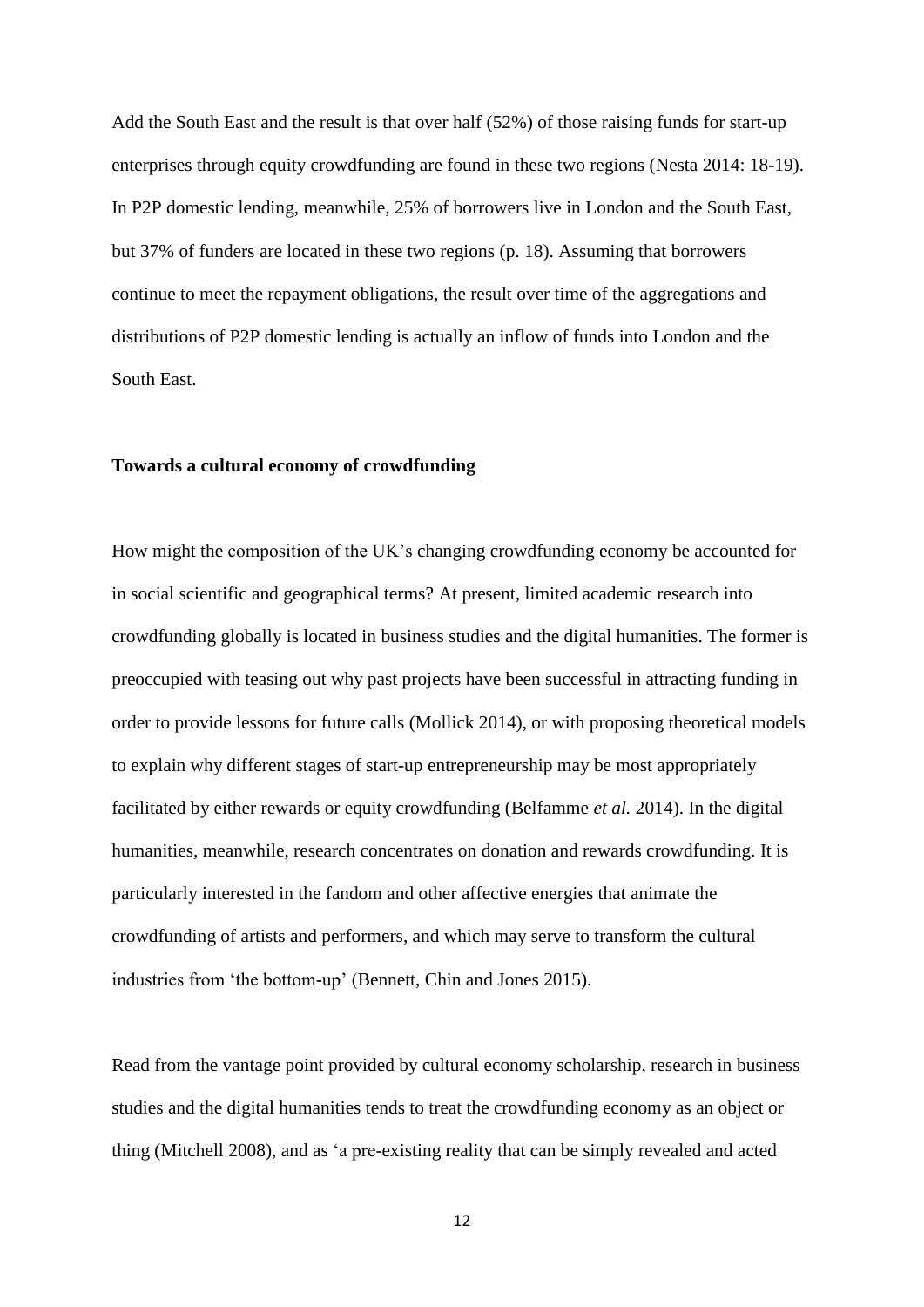upon' (Çalışkan and Callon 2009: 370). There is a lack of attention to the contingent composition of crowdfunding as an economic entity, and thus little scope for understanding how these processes have changed in the UK in ways that might be said to a process of financial marketization. From a cultural economy perspective, what needs to be analysed are the relatively discrete processes that make possible the financial market circuits of crowdfunding; that is, the P2P lending and fixed-interest and equity circuits wherein credit is exchanged for debt obligations and capital for ownership claims on future profits. And, in the first instance, cultural economy also directs an analysis of the financial marketization of crowdfunding to consider how these processes are configured through economic knowledge. Much has been made by cultural economists of the mobilization and performative power of economic science in the production of market practices (Barnes 2008; Callon 2007; MacKenzie, Muniesa and Sui 2007; cf. Christophers 2014a), especially in the domains of the financial markets (e.g. MacKenzie 2006). 'Economics' here includes not only the theories and concepts of an academic discipline, but also the models and techniques of economics 'at large' and 'in the wild' (e.g. accounting, consultancy) (Callon 2007; Christophers 2014b). As research into 'market devices' illustrates (Muniesa, Millo and Callon 2007: 4), sociotechnical processes of marketization include the activation of all manner of economic procedures, formulas and tools. Crucial in this regard are the materialities and technicalities of those devices that are enrolled to make the valuations of pricing, exchange and circulation possible. Such devices render, qualify and abstract action in the bounded and calculative space of 'the market', and work to summon-up particular market subjectivities and embodied competences.

How are economics and its devices at work, then, in producing the financial market circuits of UK crowdfunding? Financial marketization in this instance is certainly not characterized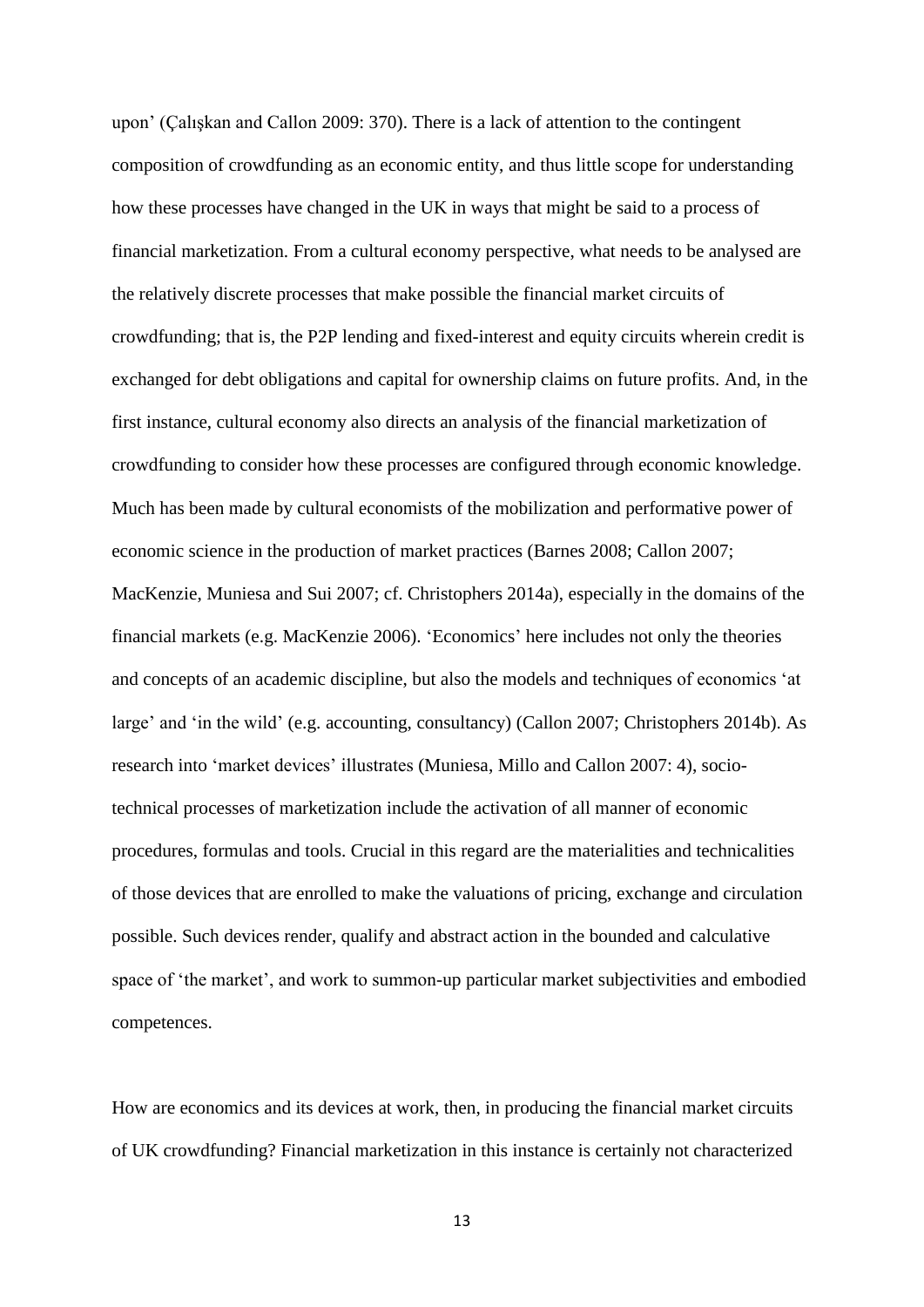by the performative power of a singular economic theory. Multiple theoretical concepts are mobilized and coexist, circulating to purportedly describe crowdfunding in various ways as a financial market economy. For example, orthodox liberal economic concepts are invoked in debates over the growth of P2P lending circuits. For those who regard this growth as largely conjunctural and linked to macro-economic conditions, the funding of P2P loans is the cumulative result of the rational decisions of savers who are seeking higher returns amidst the low interest rate regime that has come to prevail in the wake of the global financial crisis.<sup>2</sup> A different set of orthodox economic concepts are mobilized, on the other hand, by those who favour a structural explanation. Relative to mainstream banks, P2P lending platforms are said to have a competitive advantage as a consequence of lower operational and transaction costs (i.e. no branch networks or sales staff) (FCA 2013: 39). According to some projections (Liberum Capital 2014), the result of structural change will be that P2P platforms will account for one-quarter of gross consumer and business lending in the UK by 2024, a dramatic increase from their current market share of 2-3%.

When explaining, more broadly, the relative merits of the financial market circuits of crowdfunding, representatives of platforms consistently reiterate James Surowiecki's (2004) influential notion of *The Wisdom of Crowds*. And, in doing so, they invoke a body of economic theory that is quite different from the orthodoxy. Surowiecki draws on behavioural economics to posit the bounded rationality of financial market agents and the collective psychology of pricing and trading (pp. 228-234). Yet, he also departs from behavioural economics to make a positive case for the collective intelligence of markets. Surowiecki quotes Hayek on the 'spontaneous order' which is said to result from the aggregation of the imperfect decisions of a market crowd (Suroweicki 2004: 102, 282-3; cf. Borch 2012), and he

<sup>&</sup>lt;sup>2</sup> Confidential interview, two representatives of the Financial Conduct Authority, London,  $9<sup>th</sup>$  July 2014.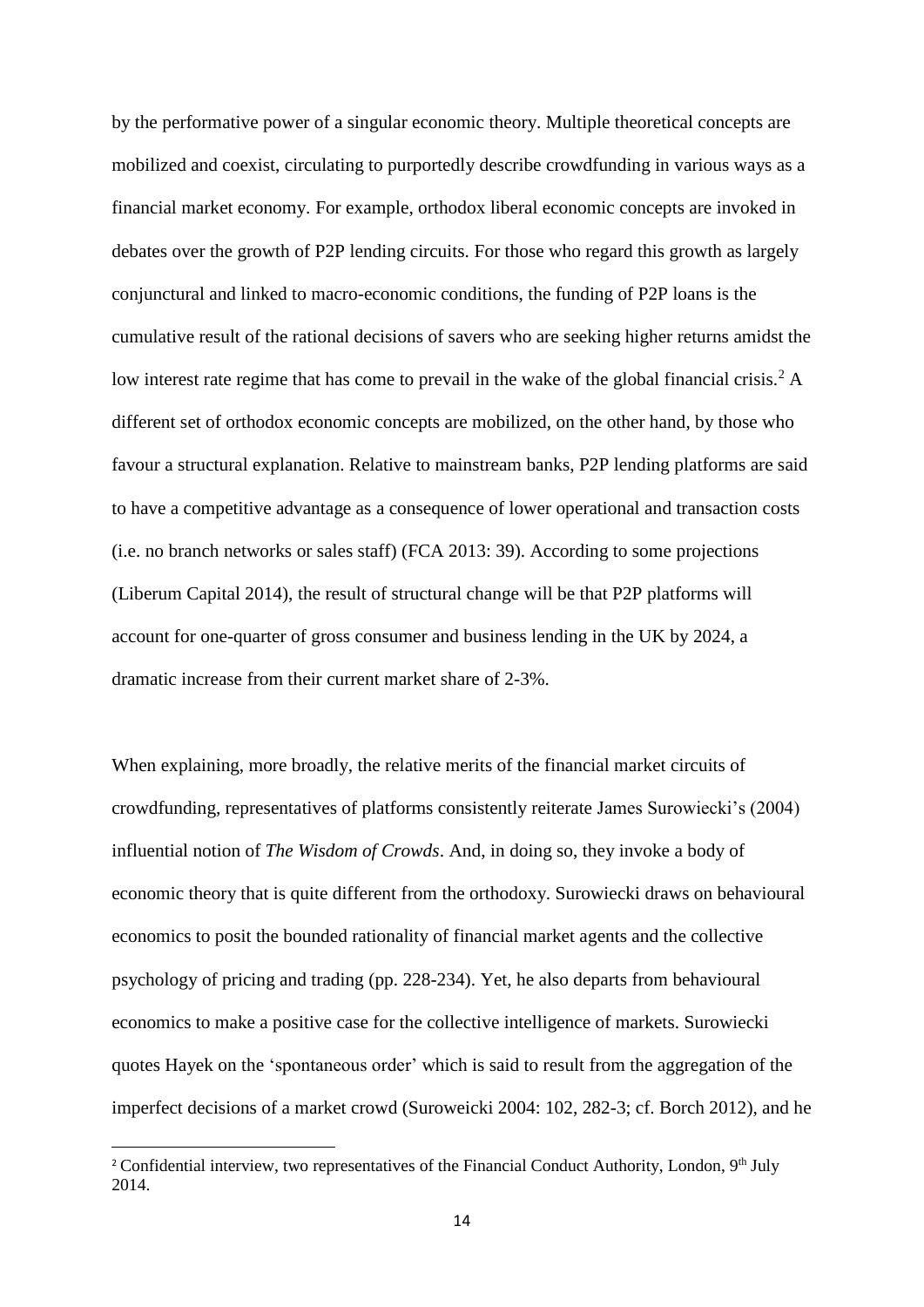also takes inspiration from the reception of complex adaptive systems theory into economics (see Taylor 2004: 265-301). Financial markets, for Suroweicki, are thus not the efficient and equilibrating machines of orthodox theory, but dynamic and nonlinear ecosystems that may achieve an extemporary order that is far-from-equilibrium.

The economic theory of financial markets that is mobilized through the notion of 'the wisdom of crowds' is also embedded in one of the key 'encountering devices' (Çalışkan and Callon 2010: 14) at work in crowdfunding; that is, the so-called 'all-or-nothing model'. As a representative of a UK platform describes it, 'the all-or-nothing model organizes the market according to the basic principles of crowdfunding that … well, I would say anyhow, say that the wisest investment decisions are collective and connected'.<sup>3</sup> Common to platforms that intermediate across crowdfunding circuits, the all-or-nothing model requires that those seeking funding for a project set a target amount. This threshold has to be achieved in an agreed timescale, typically between one and three months, in order for funding to proceed. If a campaign is not judged to be sufficiently attractive according to the collective wisdom of the crowd - such that is fails to reach its funding target by the deadline - then would-be funders automatically have their money returned to them.

While the widespread operation of the all-or-nothing model embeds a certain body of economic theory into the online encounters of crowdfunding, P2P lending and fixed-income and equity circuits also depend upon the enrolment of particular market devices. Platforms in these circuits become not merely spaces of encounter, but spaces for calculative market encounters where credit-debt and capital-equity are exchanged. In P2P domestic lending, for example, the devices of credit reporting and scoring are enlisted by platforms in a number of

<sup>&</sup>lt;sup>3</sup> Confidential interview, representative of a fixed-income crowdfunding platform, London,  $7<sup>th</sup>$  July 2014.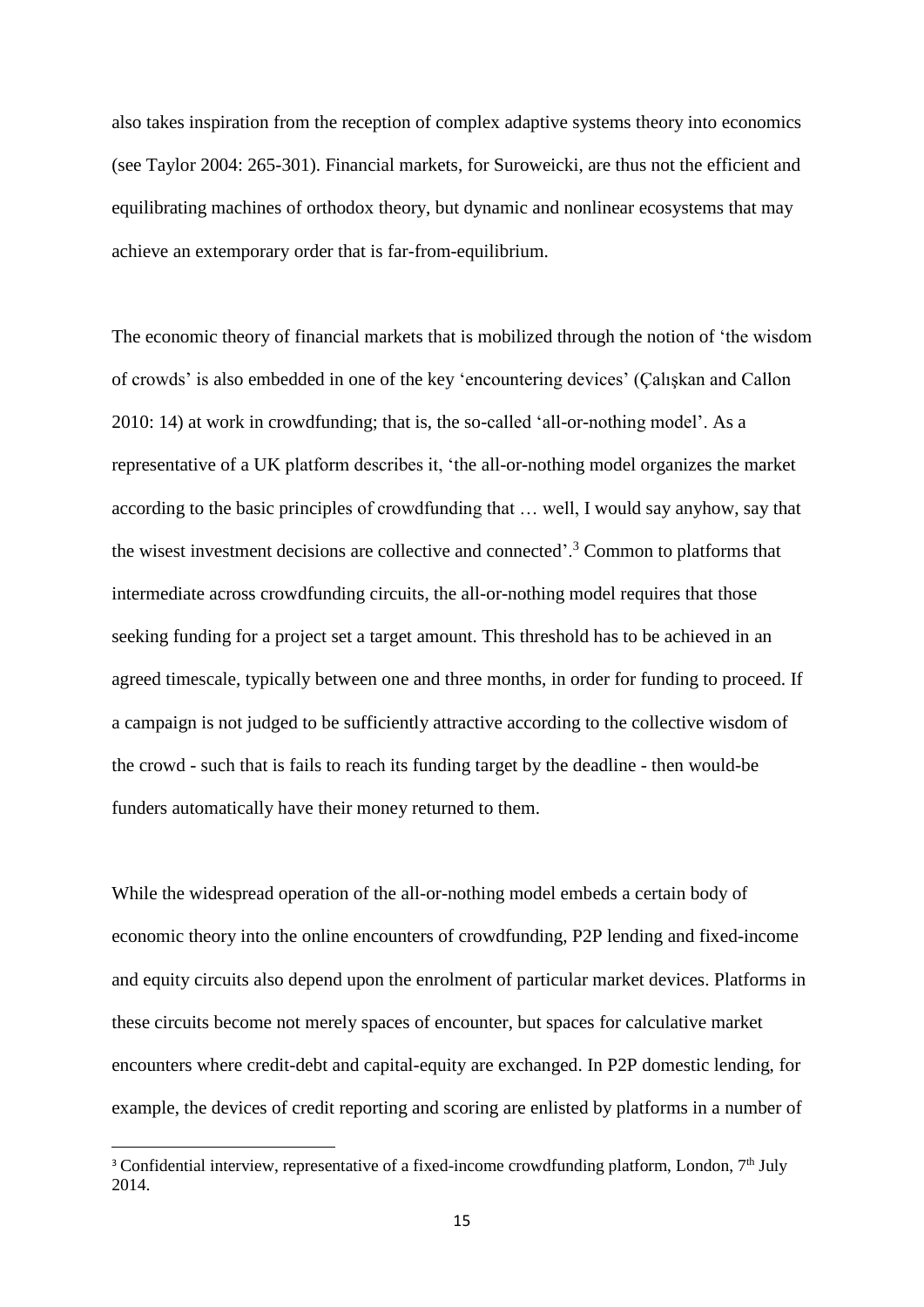ways. Typically taken out for the purposes of car purchases, home improvement and debt consolidation, unsecured P2P loans are only available to those who are adjudged to be highly creditworthy on the grounds of their credit reports and scores. RateSetter, for instance, rejects 80-85% of the loan applications that it receives.<sup>4</sup> Devices for the calculation of creditworthiness thus tend to operate in a manner that is reminiscent of their initial working in UK retail banking two decades ago (Leyshon and Thrift 1996). They produce the 'cherry picking' of borrowers who are deemed to be 'low risk', rather than the differentiation and 'risk-based pricing' of borrowers that presently prevails across mainstream consumer credit markets (Langley 2014).

Calculative devices also feature, more broadly, as crowdfunding's financial market circuits are constituted as spaces of borrowing, saving and investment populated by particular kinds of financial subjects. In their encounters with P2P domestic lending platforms, for instance, individual borrowers are explicitly made-up as financial consumers who shop around for loans on the basis of the price (i.e. interest rate) that they can expect to pay. Platforms pursue 'vigorous strategies' aimed at 'getting the "savvy consumer" message out there', often by ensuring a 'very visible presence for P2P on price comparison websites' (e.g. moneysupermarket.com).<sup>5</sup> Meanwhile, as they summon-up the savers who crowdfund P2P loans, platforms are noticeably transparent about their historical and projected rates of default. As the FCA (2013) observe, keeping default rates low via the enrolment of credit reporting and scoring devices - such that would-be funders are much more likely to have their principal returned and interest paid – is critical to the business model of P2P lending platforms. And, for P2P domestic lenders such as RateSetter and Zopa, attempts to make

 $4$  Confidential interview, representative of a P2P lending platform, 9<sup>th</sup> July 2014.

 $5$  Confidential interview, representative of a P2P lending platform, 9<sup>th</sup> July 2014.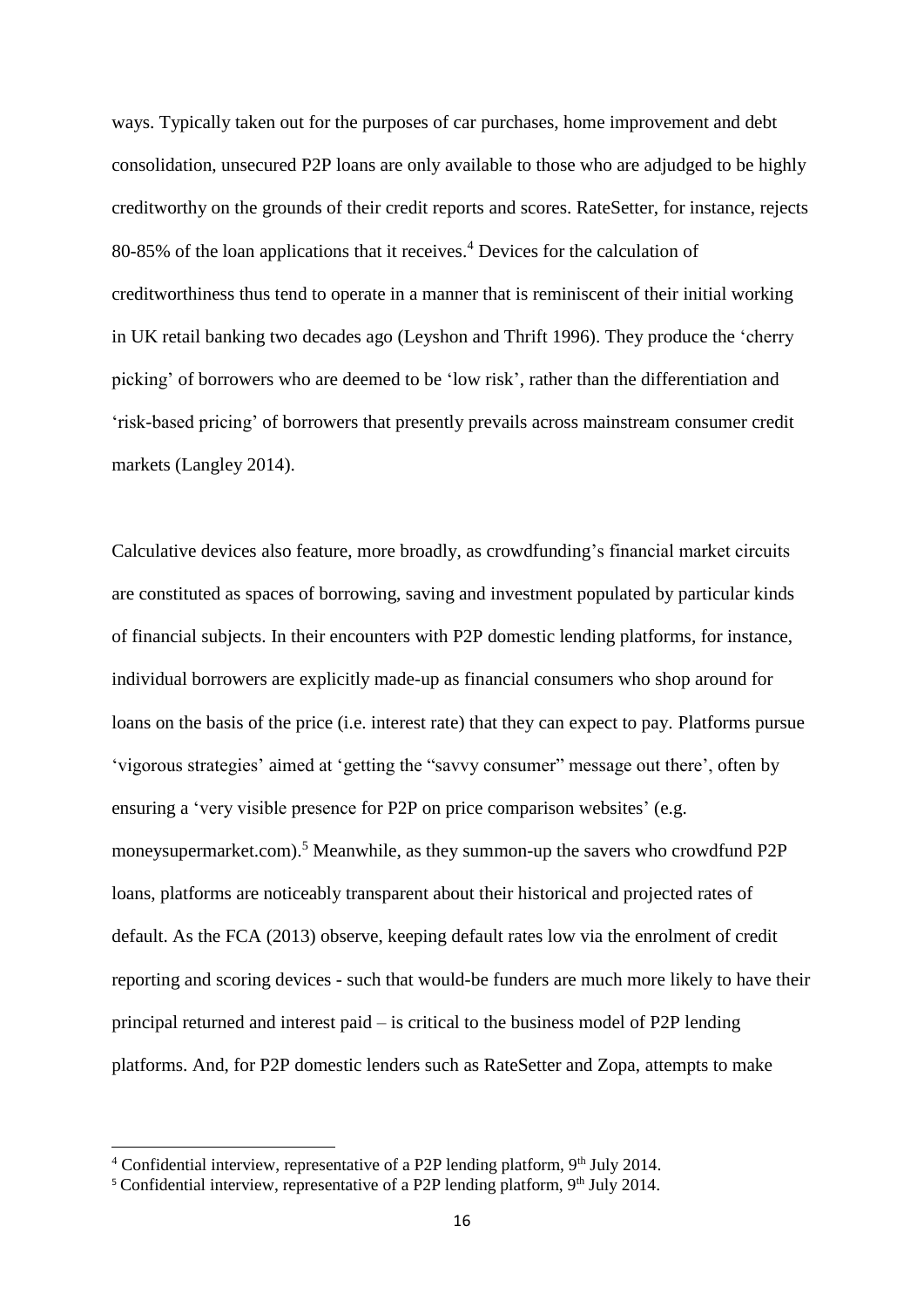saving appear secure also feature the enrolment of the devices of insurance to put in place contingency funds to cover losses in the event of borrower defaults.

In P2P business lending and fixed-income and equity circuits, the operation of credit rating and scoring devices is part of the broader calculations of due diligence. It is due diligence that enables platforms to sort those businesses and projects which are permitted to appeal to the crowd for credit and capital. FundingCircle, for instance, prides itself on its 'experienced credit team' who undertake 'considerable due diligence on potential borrowers', and to 'only allow creditworthy businesses to borrow'. <sup>6</sup> Techniques of due diligence also feature as those who crowdfund start-ups and businesses through loans and financial instruments are hailed as figures who perform the calculative practices of the investor subject. When weighing up the balance of risk/reward, investors are expected to undertake their own due diligence on the projects that they fund. What this indicates is that the investor subject of the crowdfunding economy is somewhat different to the popular investor that has emerged from transformations in UK financial services over recent decades (Langley 2008).<sup>7</sup> Typically taking a stake in the financial markets through mutual fund products, occupational and personal pension schemes and/or the recommendations of financial advisors, the popular investor subject pays fees to professionals to undertake due diligence and other portfolio allocation and management calculations on their behalf. The investor subject that is called-up in crowdfunding is a more active figure who seeks greater returns by dint of their own calculative embrace of risk. In equity circuits in particular, high-risk investment thus appears as 'a chance to be part of the

 $\overline{\phantom{a}}$ 

 $6$  https://www.fundingcircle.com/investors

<sup>&</sup>lt;sup>7</sup> This crystalized for me at the Personal Finance Society's London Region Conference on Crowdfunding and P2P Finance (London, 11<sup>th</sup> November 2014) at which I conducted a participant observation. The event was staged to introduce financial advisors to the financial market circuits of the crowdfunding economy as 'a new asset class', but the roundtable discussion was dominated by the expectation of due diligence. It was stressed by advisors that fee-paying, high-net worth clients would actually expect due diligence to be undertaken on their behalf, and that this would create additional burdens (time, legal, expertise) which could not be easily covered by existing fee structures.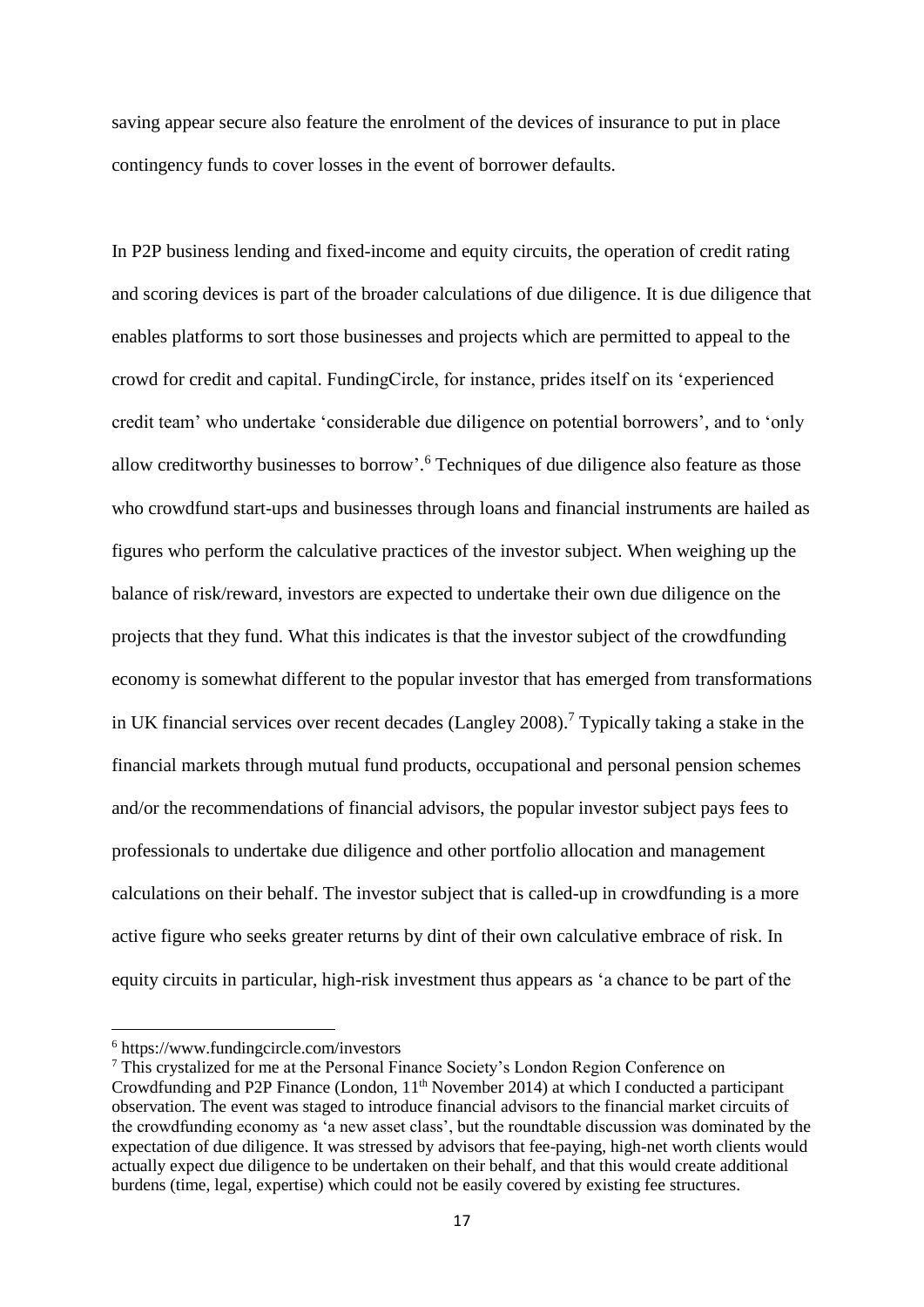next big thing', a 'revolutionary opportunity' which 'enables anyone to invest in British businesses alongside professional investors and VCs' (venture capitalists).<sup>8</sup>

Consistent, then, with previous cultural economy research into the socio-technical processes of markets-in-the-making, the composition of the thriving financial market circuits of UK crowdfunding features the mobilization of economic knowledge and market devices. However, as the reception of cultural economy scholarship by geographers reminds us, a cultural economy analysis needs to be wary of 'taken-for-granted assumptions about the nature of financial knowledge as a highly mobile, homogeneous market device' (Hall 2011: 238). Analytical attention should thus extend to how the socio-technical processes intersect with the place-based agglomeration of knowledge and expertise. This is especially apposite in UK crowdfunding where the economics that is 'at large' is primarily found on and around the online platforms, the majority of which are based in the hinterland of the City of London as global centre of financial knowledge, expertise and power (Lee 2011).

To be clear, not all platforms acting as intermediaries in crowdfunding's financial market circuits are London-based. For instance, the leading equity platform, Crowd Cube, was founded, and continues to be based, in Exeter in the South West of England. Proximity to the City is clearly important for many platforms, however. A good number of London-based platforms were founded by former City bankers, and all employ specialist staff with knowledge and expertise in financial operations and accounting, credit scoring and/or due diligence, and risk management and regulatory compliance. Related, it is clearly not without significance that several of the leading London-based platforms are located in East London's digital economy and 'FinTech' hub. According to McWilliams (2015: 49), between 2008 and

**.** 

<sup>&</sup>lt;sup>8</sup> See, respectively, https://www.seedrs.com/invest/why\_invest\_in\_startups#invest, and http://www.crowdcube.com/pg/investing-your-money-1513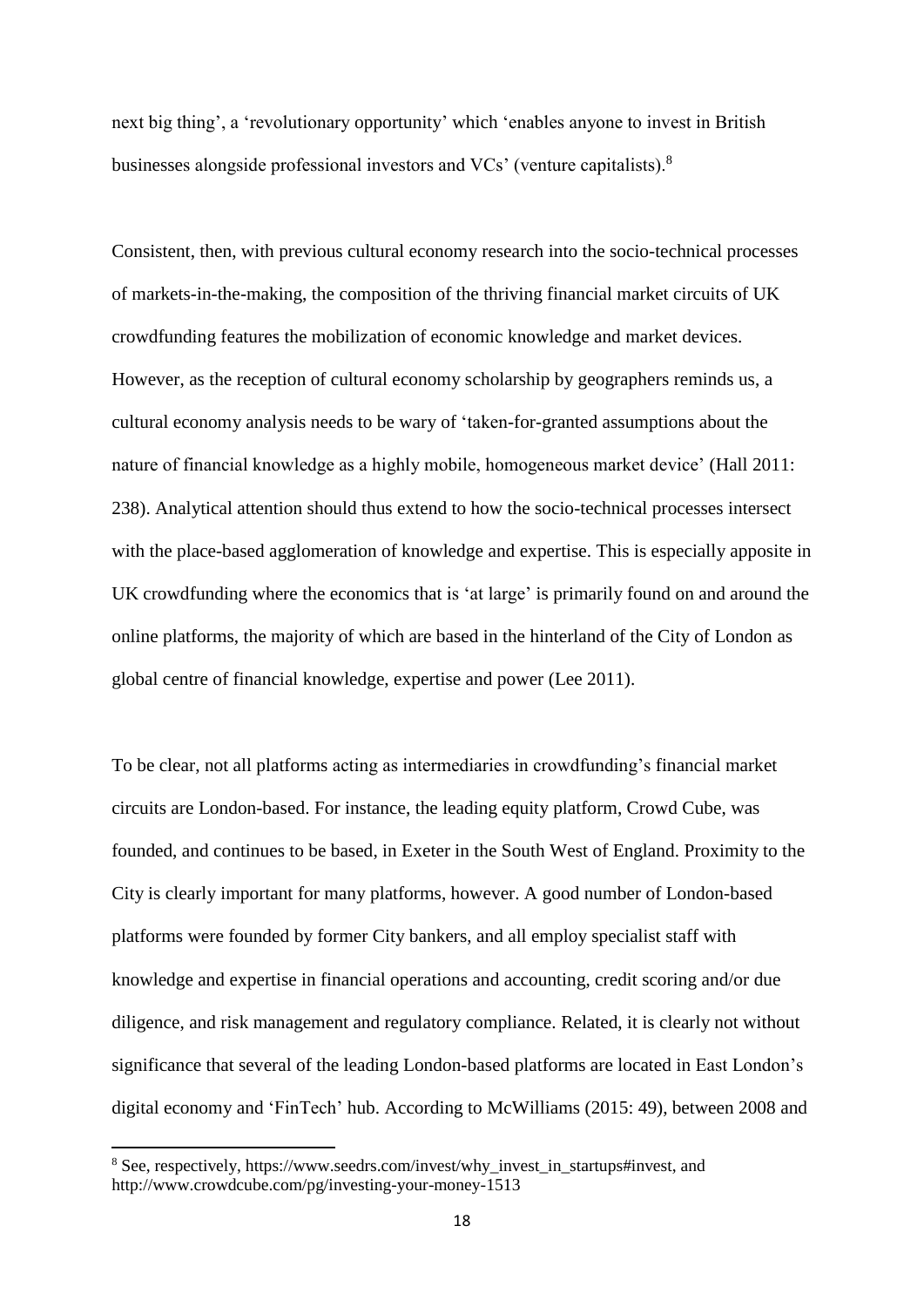2013, venture capital investment in high-tech start-ups in Shoreditch and surrounding areas of East London grew at twice the rate of similar investments made in the leading global hub by volume, Silicon Valley. This includes investments in 'FinTech' firms, digital market entrants who share the business rationale of 'disrupting' the practices of various mainstream monetary and financial market circuits which have traditionally been dominated by banking intermediaries (Economist 2015). Ostensibly 'virtual' crowdfunding platforms are a complex amalgam of the material technologies - software (e.g. data structures, algorithms, protocols) and hardware (e.g. computers, fibre optic cables, servers) - that produce the digital realm (see Kinsley 2014). London-based platforms thus benefit from 'the halo effect' of 'the whole Shoreditch story', both mobilizing the material-technological knowledge that has built up in this area and 'appearing attractive to VCs hunting for tech offerings so long as, well, so long as they could put out good numbers' (i.e. profit projections).<sup>9</sup> Furthermore, as platforms make markets by reaching out to would-be funders and fundraisers through branding and digital marketing, they deploy precisely the other kinds of expertise which have become centralized in East London as the UK has become the world's leading digital retail economy (McWilliams 2015).

# **Regulating and governing crowdfunding**

**.** 

Cultural economy scholarship typically neglects the generative force of juridical regulation and governance in discrete processes of marketization (Mirowski and Nik-Khah 2008). That markets are made by political processes provides, in contrast, a key analytical entry point for political economy accounts of contemporary financial markets (e.g. Engelen *et al.* 2011). Certain contributions to cultural economy nonetheless suggest a route by which greater

<sup>&</sup>lt;sup>9</sup> Confidential interview, representative of a P2P lending platform, London,  $11<sup>th</sup>$  July 2014.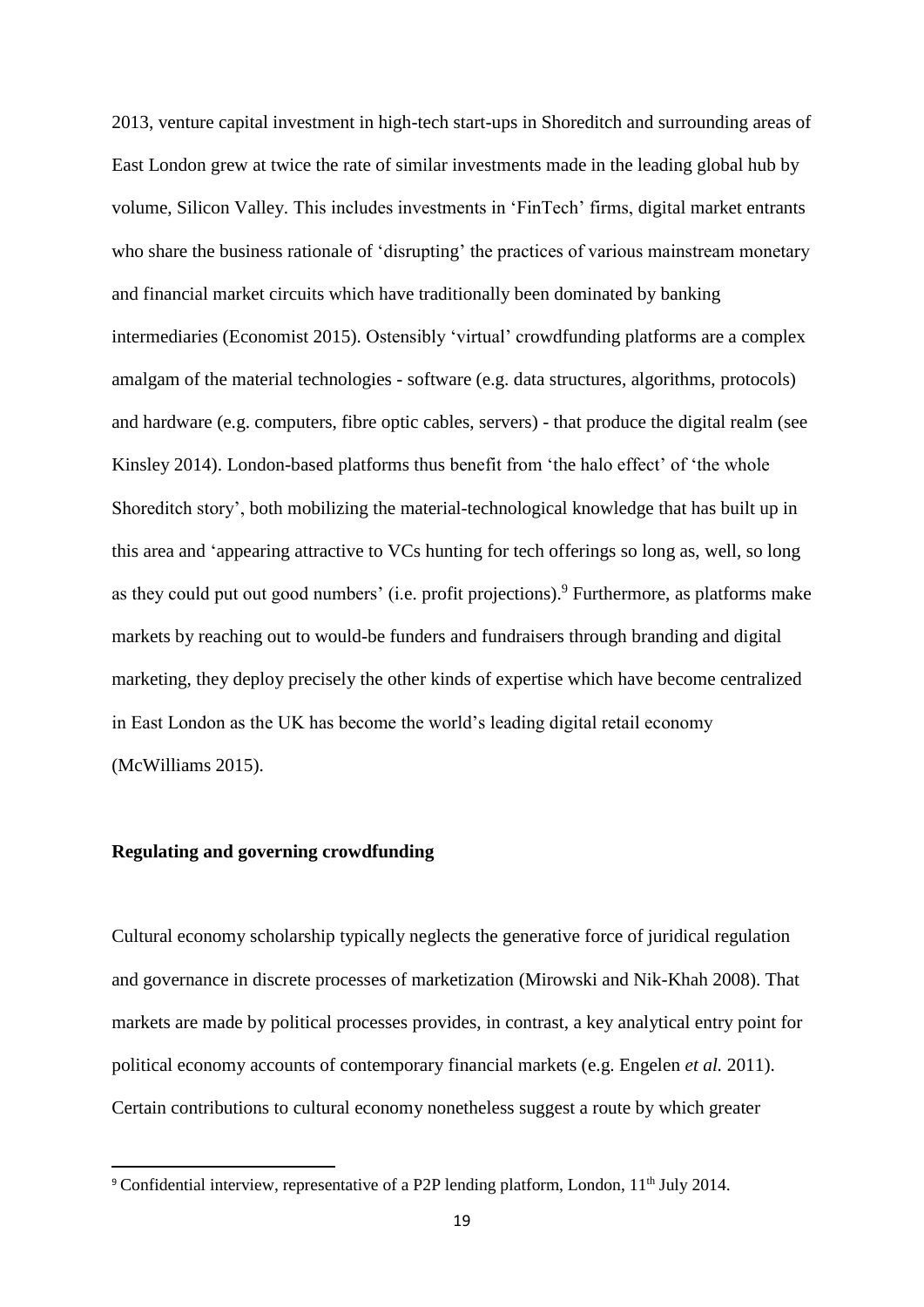analytical weight can be given to regulation and governmental interventions, but without giving these forces the overly-privileged position that they usually occupy in political economy accounts. In Donald MacKenzie's (2005) essay calling for the socio-technical 'black boxes' of finance to be opened-up, for example, regulation is one of the black boxes that he identifies to be in need of critical attention. As he has it, what is required are 'finegrained studies' that prise open regulation and 'examine connections between the apparent "detail" of regulation and larger issues in the construction of financial markets' (p. 567). Put differently, and in the terms subsequently adopted by cultural economists, regulatory techniques and policy measures should be interrogated as relational elements present in the socio-technical and governmental assemblage of financial markets (Langley 2015). Such an analytical move also raises further theoretical questions about the play of sovereign power –  $a$ juridical, centralizing and territorializing mode of power (Foucault 2007) – in the making of markets which are characterized by a de-territorializing spatiality of circulation (Deleuze and Guattari 1987).

The financial marketization of UK crowdfunding features the registering of dedicated juridical regulatory measures. In October 2013, the Financial Conduct Authority initiated a consultation process on the regulatory arrangements to be applied to crowdfunding (FCA 2013). New rules were agreed in March 2014, coming into effect from the following month (FCA 2014). For P2P lending, the regulations combine 'a disclosure-based regime' with an additional 'set of core requirements for firms' (FCA 2013: 6). The former requires platforms to meet certain standards on information and communication. For instance, platforms now have to be more careful than in the past when drawing comparisons with the returns available on bank deposit accounts, and they are required to highlight the different risks that each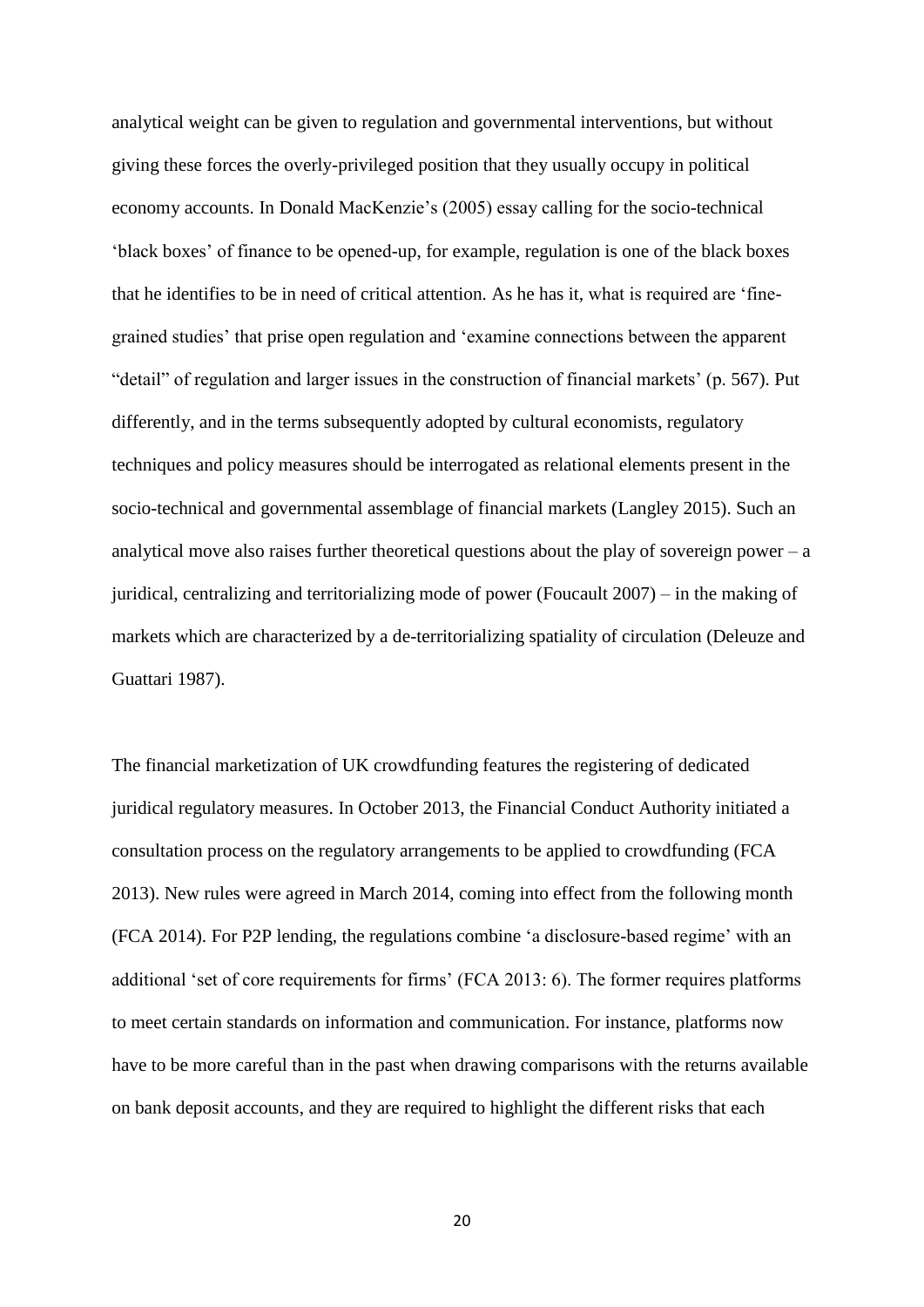entails.<sup>10</sup> The regulatory 'core requirements' that apply to P2P platforms, meanwhile, focus on arrangements for the management of loans 'in the event of a firm failure' (FCA 2013: 6). To that end, platforms are now required to periodically report their financial position to the FCA, establish their own rules for dispute resolution between savers and borrowers, and hold an amount of regulatory capital that is very small relative to the capital adequacy provisions which apply to mainstream retail banks.

Prior to the dedicated regulation of crowdfunding, equity and fixed-income platforms were already covered by the FCA's regulatory provisions. Because they are involved in 'arranging deals in investments, or the communication of a financial promotion' (FCA 2013: 4), fixedincome and equity platforms were covered by rules that apply to all persons and institutions undertaking such practices. The dedicated regulation of equity and fixed-income crowdfunding is thus of import because it registers a subtle change of regulatory emphasis, rather than a range of new rules. Taking equity and fixed-income together and referring to them as 'investment-based crowdfunding', regulation is seeking to 'make this market more accessible to retail clients' (FCA 2013: 6). At the same time, however, and informed by behavioural economics (p. 43), the new regulations set out a principles-based approach that aims to ensure that 'only investors who can understand and bear the risks participate in the market' (p. 6). Platforms are required to request that would-be investors classify themselves as receiving regulated financial advice, or self-certify that they are a 'sophisticated investor' or 'high net worth individual', or declare that 'they will not invest more than 10% of their net investible portfolio in unlisted shares or unlisted debt securities' (FCA 2013: 7).

 $\overline{\phantom{a}}$ 

<sup>&</sup>lt;sup>10</sup> Confidential interview, two representatives of the Financial Conduct Authority, London, 9<sup>th</sup> July 2014.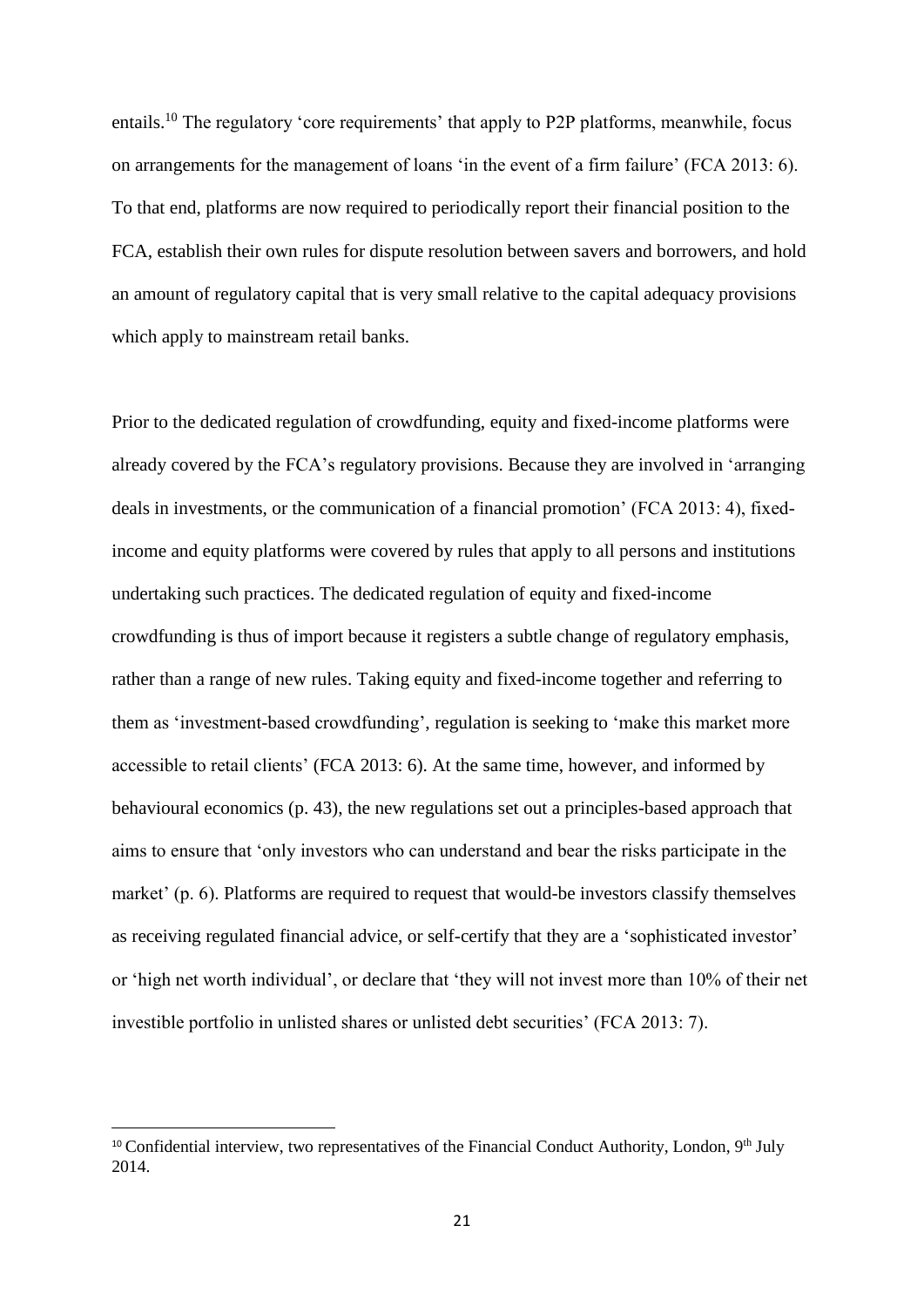The constitutive significance of dedicated regulations to processes of financial marketization is, in effect, recognised by the platforms that specialise in the financial market circuits of UK crowdfunding. For example, the outcome of an industry event in London in December 2012 was an open letter to the FCA and HM Treasury, signed by representatives from platforms and industry associations, calling for faster progress towards a regime of market regulation.<sup>11</sup> Throughout the event, regulation was articulated not as restricting market innovation – as a legal prohibition enacted to further the security of the sovereign state, in Foucault's (2007) terms - but as potentially giving the digital financial market circuits of crowdfunding the same level of legitimacy as mainstream banking and other retail financial markets. Indeed, informing such views on the market-making qualities of regulation were the problems being experienced with the regulatory regime for equity crowdfunding in the USA. The Jumpstart Our Business Start-ups (JOBS) Act of April 2012 was supposed to usher in equity crowdfunding in the USA, paving the way for the Securities and Exchange Commission (SEC) to revise regulations on popular investment that date to the aftermath of the 1929 Wall Street Crash (Zeoli 2014). Yet, in December 2012, the SEC were struggling to arrive at a set of regulatory provisions that would enable popular participation in equity crowdfunding whilst, at the same time, protect investors from themselves. And, at the time of writing in May 2015, these struggles continue, with the consequence that the 'world leader' (Moules 2014) status of London's regulated equity crowdfunding circuits goes largely unchallenged by would-be competitors such as New York, Los Angeles and San Francisco.

Acting in relation with regulation and economic knowledge and devices, governmental intervention grounded in sovereign fiscal powers and techniques is also a constitutive force in the financial marketization of UK crowdfunding. Two sets of policy initiatives are especially

**.** 

<sup>&</sup>lt;sup>11</sup> Participant observation, Peer-to-Peer Finance Policy Summit, London,  $7<sup>th</sup>$  December 2012.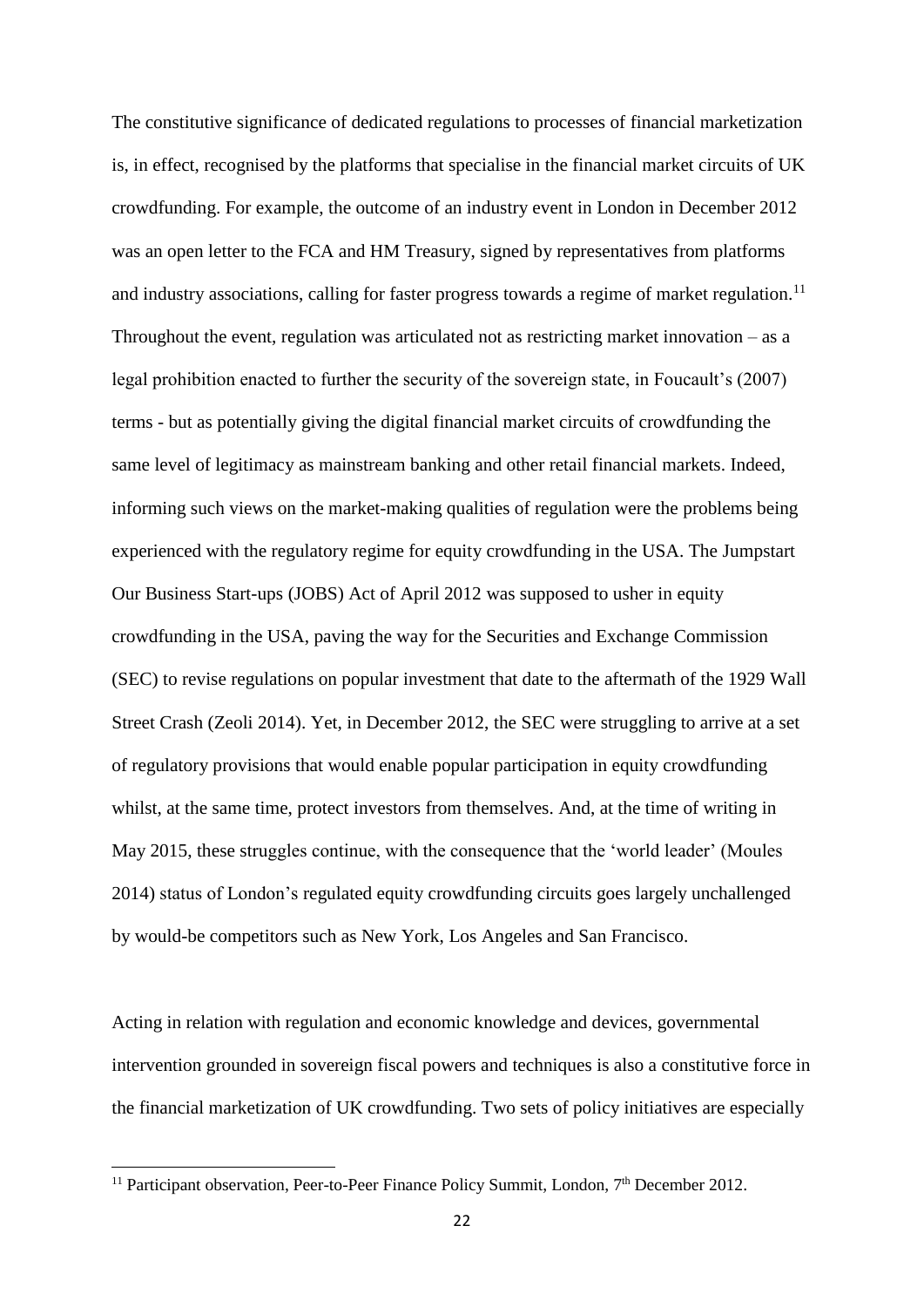important. First, amidst shortfalls in business lending which have followed the global crisis of 2007-09 (Macartney 2014), policy has targeted crowdfunding's financial market circuits and fashioned public spending to fund their ability to provide a new source of capital for private investment. In December 2012, the Department of Business, Innovation and Skills (DBIS) contributed £20 million to support of £140 million worth of loans to be made to SMEs via Funding Circle (Nesta 2013a: 9-10). A further £40 million was made available to fund calls listed on Funding Circle from February 2014. For the then Secretary of State for Business, Innovation and Skills, Vince Cable, the government's stake in the funding of up to £450 million worth of P2P business loans was said to be a matter of contributing to 'a properly functioning business lending market' which extends beyond 'the big banks' and includes 'alternative providers' (British Business Bank 2014). In April 2014, and following a similar, pump-priming model, the Mayor of London's London Co-Investment Fund announced that £5 million of public money would be invested, via Crowd Cube, in the equity of Londonbased start-ups operating in the digital, technology and science sectors.

Second, and through legal changes to the fiscal rights of the sovereign to tax the population, HM Treasury (2014: 46-7) is presently seeking to open up a significant new route through which UK domestic savings might be channelled into the financial circuits of crowdfunding. Under these plans, the eligibility for tax relief provided through Individual Savings Accounts (ISAs) is being extended to include cash investments in P2P loans. A further addition to these provisions, to cover investments in fixed-income and equity crowdfunding, is under review at the time of writing. The Seed Enterprise Investment Scheme (SEIS) and Enterprise Investment Scheme (EIS) already provide facilities for write-offs that, for higher-rate taxpayers in particular, incentivise equity crowdfunding (Voinovich 2013). However, given that ISAs are held by around half of all UK adults, and that the 'New ISA' (NISA) regime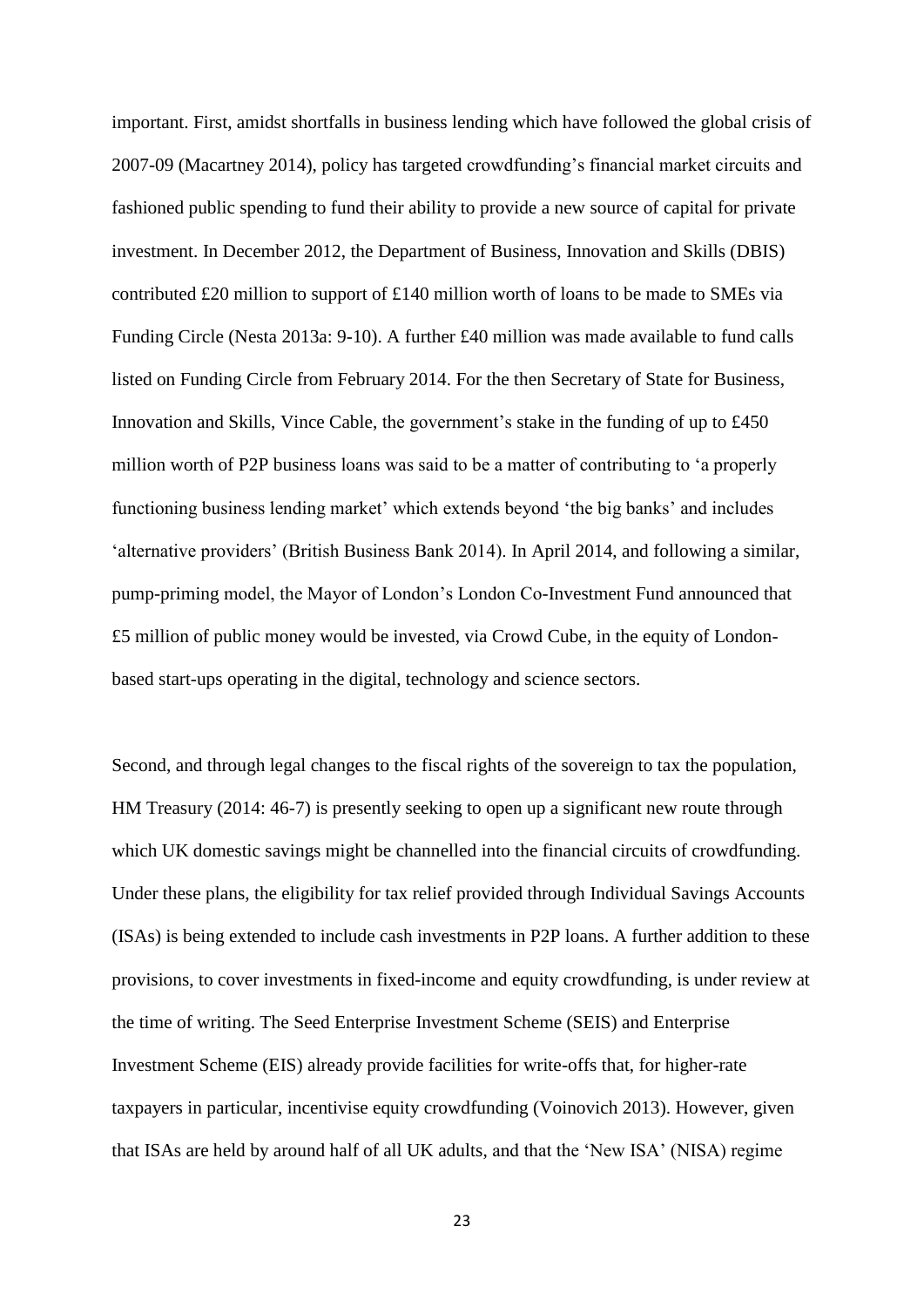raises the annual limit on this tax relief to £15,000, the policy measure could well be of considerable consequence to the financial marketization of crowdfunding.

In sum, the regulation and governance of crowdfunding is consistently furthering processes of financial marketization, deploying sovereign powers and techniques in such a way as to legitimize and bolster the equity, fixed-interest and P2P lending circuits. It is noticeable, for instance, that the dedicated regulation of crowdfunding explicitly leaves aside what the FCA (2013: 11) refer to as the 'unregulated activities' of donation and rewards circuits. Policies too are a constitutive force that necessarily and only contributes to bringing into being crowdfunding's financial market circuits. And, as they receive the legitimacy and backing of sovereign regulatory and fiscal powers, the digital financial market circuits of UK crowdfunding are territorialized: that is, they are spatially reconfigured as a distinct, apparently well-regulated and tax-favoured market space which is specific to a sovereign jurisdiction.

What this suggests for further cultural economy analyses of financial markets-in-the-making is thus a broadened remit for inquiry that, when turning its attention to regulation and governance, does not collapse into ontological assertions about the political manufacture of markets by the state. On the one hand, how particular regulations and governmental interventions might be found to contribute to the contingent assemblage of a specific marketization process is a matter for critical and concrete analysis. Regulation and governance are not understood as *the* generative forces in processes of marketization, but are conceptualized as forces amongst others which may hold a constitutive capacity when operating in relation with, for example, economic knowledge and market devices. On the other hand, this constitutive capacity itself arises from the sovereign mode of power which,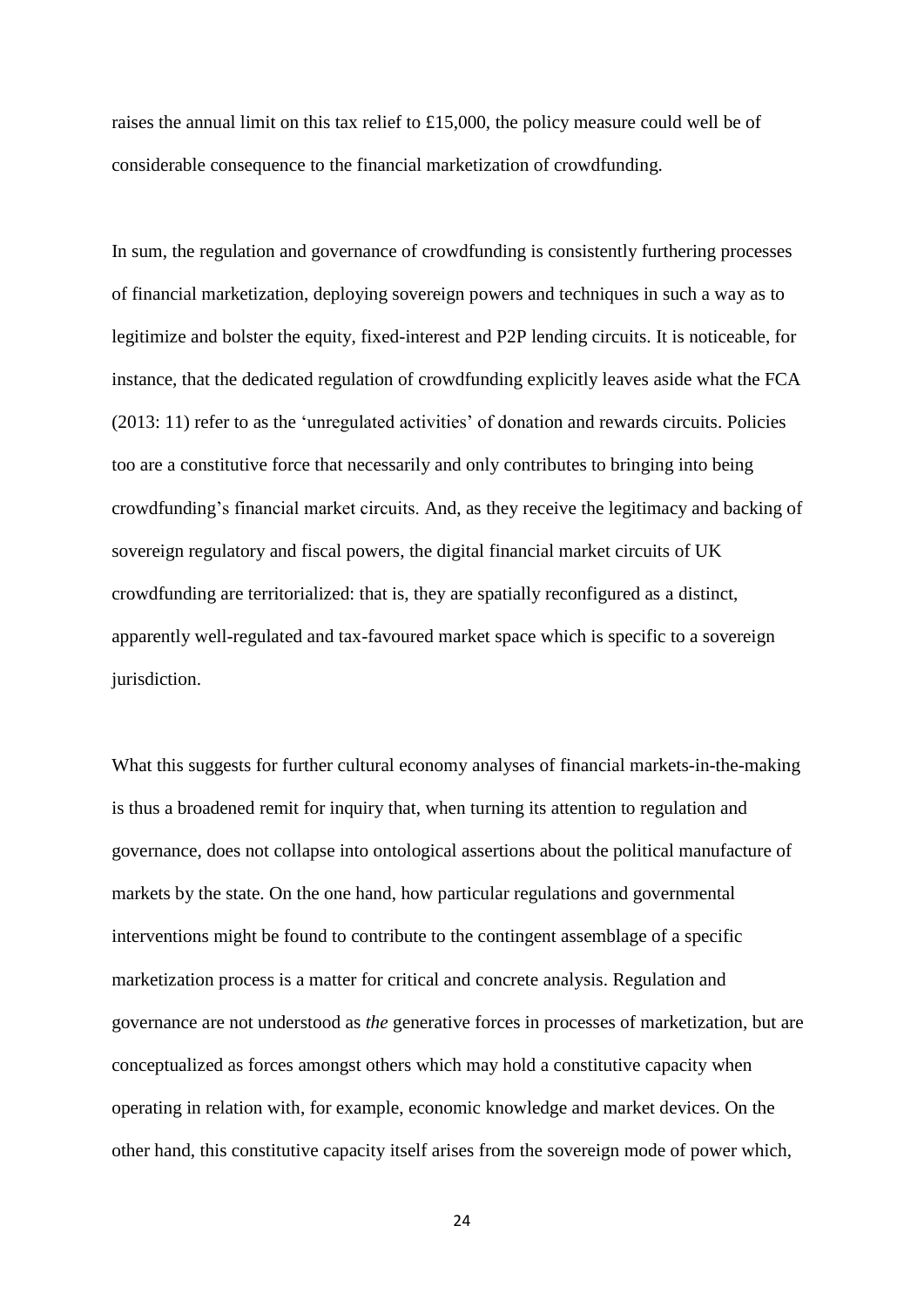making possible the sovereign's right to rule and appropriate wealth within a given territory, would appear to be antithetical to processes of marketization and to de-territorializing market circulations. Sovereign powers and techniques are not static, however. Rather, in modern liberal forms of government in particular, sovereign power is brought into question and limited by other, biopolitical modalities of power-knowledge in which economic theory, logics and practices loom large (Foucault 2008). Sovereign techniques, such as those of juridical regulation and fiscal appropriation, therefore tend to be repurposed and redeployed in the production and reproduction of discrete markets-in-the-making (Langley 2015). The sovereign territorialization of market spaces through regulation and policy tends to feature interventions that seek not to constrain innovations and prevent circulations, but to stabilize and further the ostensibly vital and de-territorializing energies of marketization.

# **The monetary valuations of crowdfunding**

As cultural economy studies of financial markets come to the fore in the geography literature, earlier preoccupations with the nature of money and its role in socio-economic life largely disappeared from view. Compare, for instance, the careful reviews of the geographies of money and finance provided initially by Leyshon (1997), and latterly by Hall (2011). In Leyshon's review, 'money' is itself an object for critical inquiry by geographers. In contrast, 'geographies of money' are invoked in Hall's review to signal a body of previous research into which cultural economy scholarship is to be received and reconsidered. However, the neglect of money is common to cultural economists working in other disciplines (cf. Maurer 2006). It is also somewhat surprising. The role of money in markets-in-the-making was stressed in Michel Callon's (1998: 33-42) editorial introduction to *The Laws of Markets*, a volume that is widely heralded as the key milestone in the initial development of cultural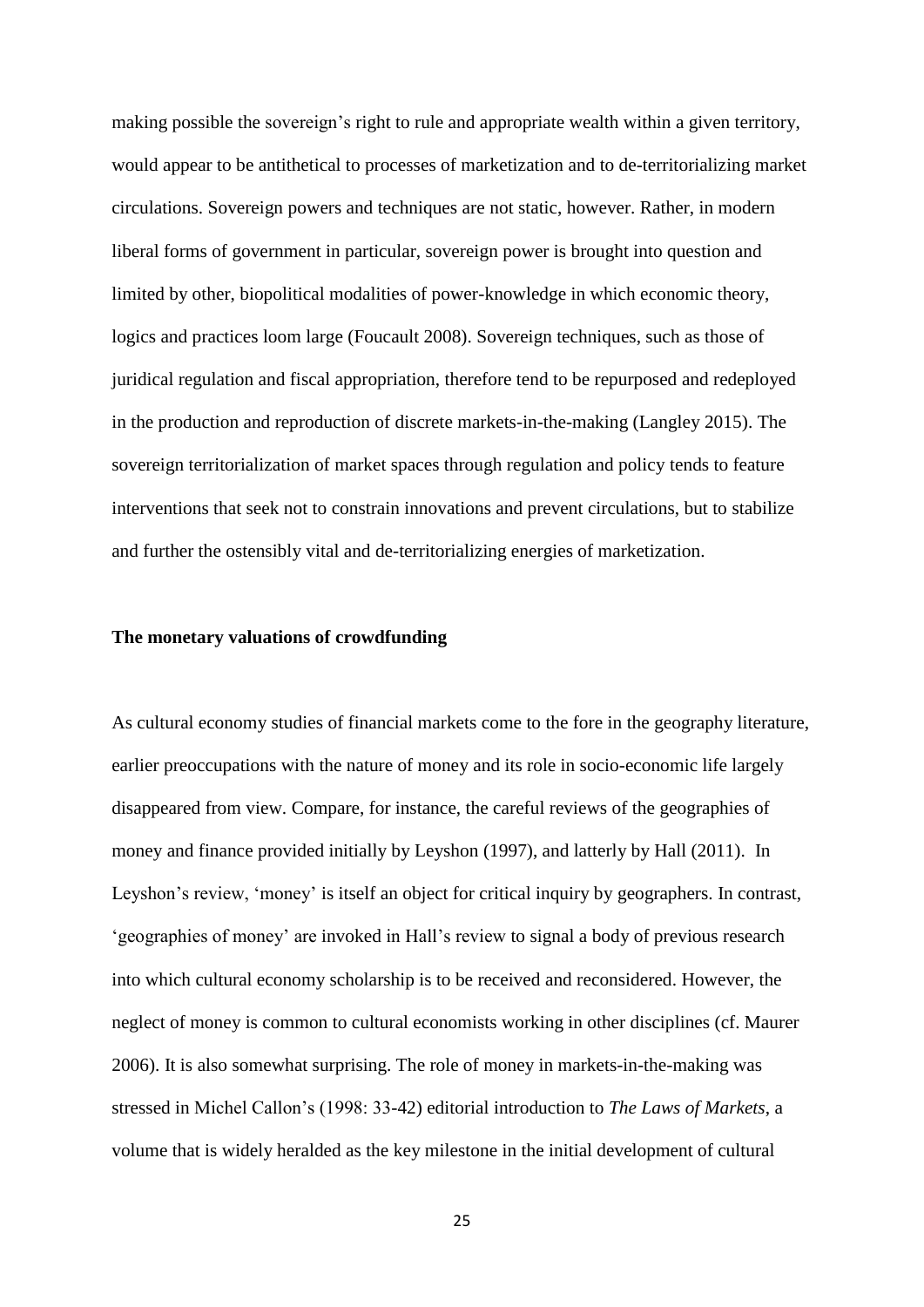economy research. The opening chapter in the volume is also authored by an influential contributor to the social theory of money, Viviana Zelizer (1998), and this provides much of the basis for Callon's introductory remarks.

Zelizer's (1994) contribution to the social theory of money also gave impetus to research into geographies of money during the mid-to-late 1990s, feeding the development of contemporary perspectives which challenged the classical social theory offered by Marx, Weber, Simmel and others (Leyshon 1997; Leyshon and Thrift 1997). Gaining traction in geography through the contribution of David Harvey (1982), classical theory focuses on the universal qualities of 'modern' and/or 'capitalist' money. Here money is an extremely powerful force that, providing the prevailing calculative and abstract measure of value which renders things equivalent in market exchange, has alienating effects as is rationalizes and flattens social relations. Zelizer (1994), in contrast, holds that there are no essential qualities that define 'moneyness' (cf. Ingham 2004), even when socio-economic spaces are colonized by the singular and territorializing monetary form of modern sovereign currencies (Gilbert 2005). Given the social and political construction of money in all its forms, there is always already scope for diverse meanings to be inscribed into monetary valuations and circulations. Money, in short, is not a singular and homogenising force of modern capitalist markets that is indifferent to the substance of social life. Rather, money is fungible, open to 'active reinvention by its users' (Dodd 2014: 14). Not only does this ensure that money takes multiple forms such as local currencies or bitcoins, but that even modern sovereign currencies in circulation can be subject to 'earmarking' (Zelizer 1994); that is, they can carry and communicate multiple values and thereby actually contribute to the differentiation of social relations.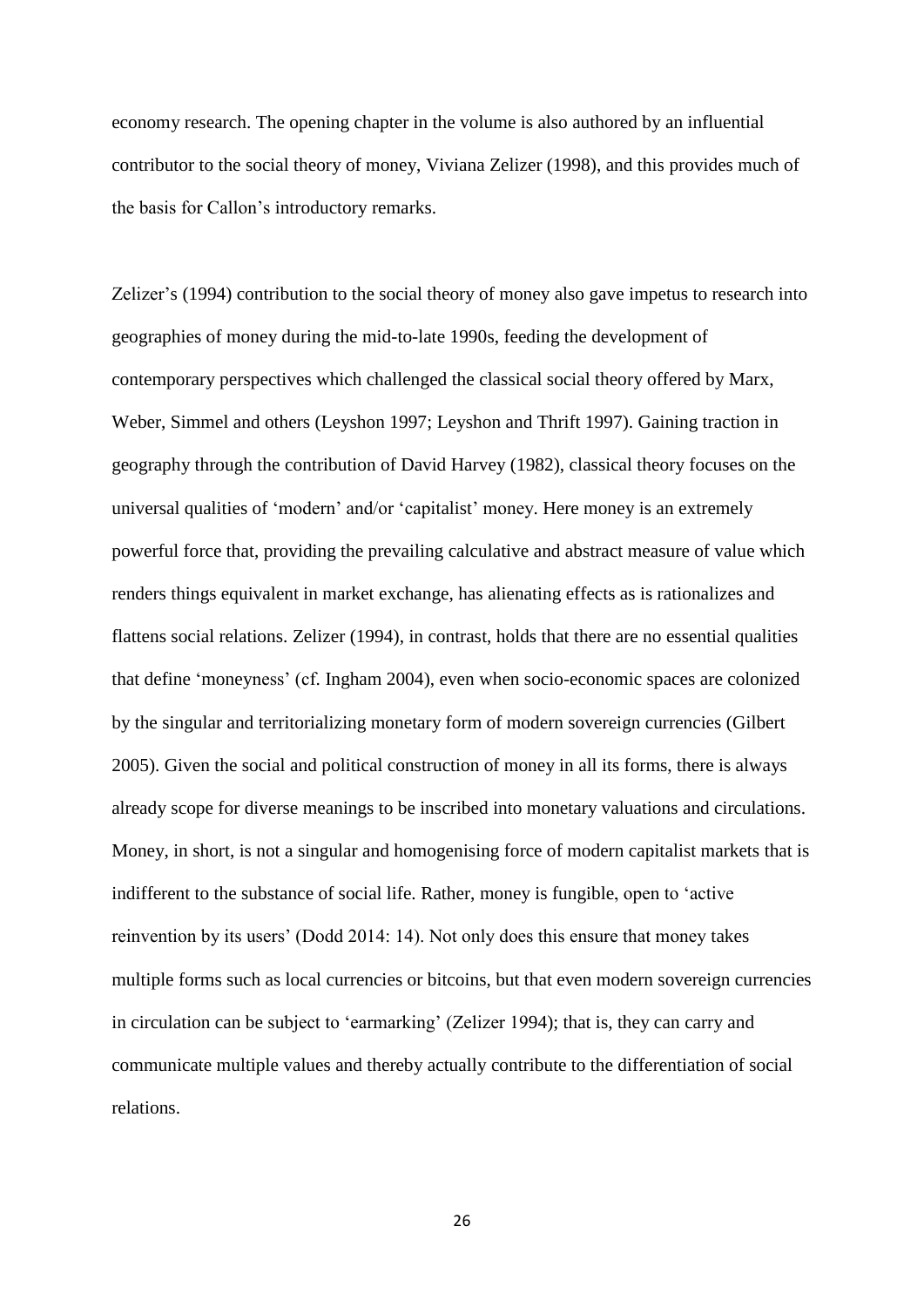How might the recovery of geographer's concerns with the nature of money serve to deepen cultural economic analysis of processes of marketization, and what might be said to be distinctive about a cultural economy of money? Callon's (1998) aforementioned remarks are intriguing is this respect. While Callon (1998: 35) is clear that, as classical social theory holds, money is 'an operator of equivalence' in markets-in-the-making, he is also sympathetic to Zelizer's (1994) research into earmarking which highlights that money in use is necessarily charged with social meanings. To try to hold both of these facets of money together, Callon (1998: 36-8) introduces the pragmatist category of 'real money' to stress that the monetary valuations which are a generative force in the extension of markets are always a 'variable compromise' between 'incommensurable and antagonistic logics'. What Callon reaches for is a perspective that regards the singularity and multiplicity of money as coexisting and operating simultaneously, at once and together. Such a perspective on 'the duality of money' has been more fully advanced by Martijn Konings (2015: 18). For Konings, routine users of money 'have no difficulty treating money as simultaneously an objective, unitary standard of value and a contingent construction of beliefs and symbolic attachments'. The duality of money does not create confusion and 'intractable conceptual trade-offs' because users 'are capable of grasping money as both universal and particular at the very same time' (pp. 19- 20). Recovering geographer's previous concerns with money in order to breathe further life into cultural economy scholarship is thus not a call to revive debates between classical and contemporary social theories of money. Rather, it is a move that precisely seeks to go beyond this theoretical cleavage by emphasizing the generative forces of the duality of money in contingent and ambivalent processes of marketization.

What, then, of the monetary valuations of crowdfunding? The recognition that crowdfunding in the UK is produced through monetary valuations and circulations that are denominated in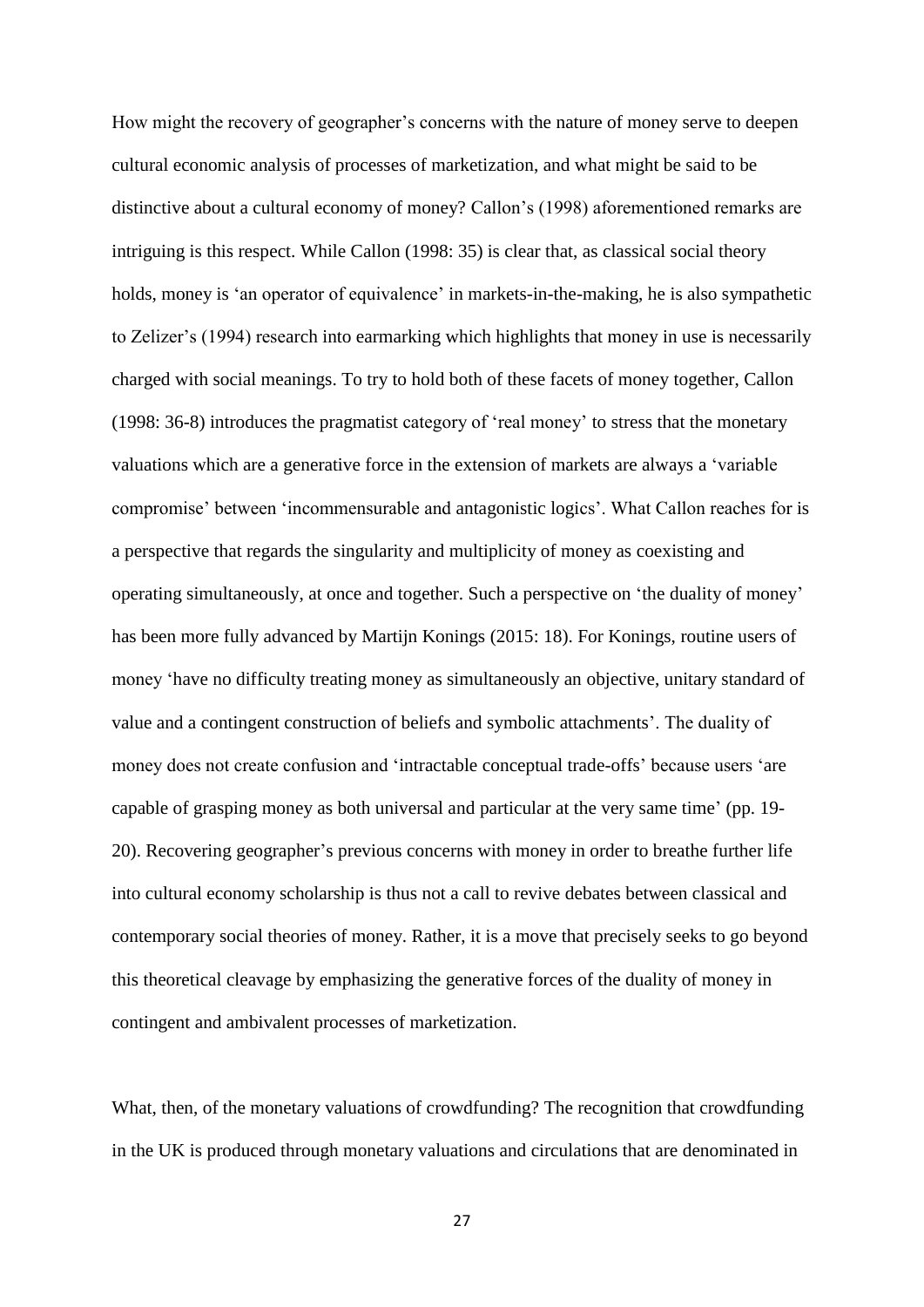pounds and pence certainly contrasts with industry, regulatory and policy accounts. This is because, save for the occasional acknowledgement that crowdfunding is enabled by digital payments systems such as PayPal (e.g. Nesta 2013c: 8), the operations of money are largely taken-for granted in UK crowdfunding. Yet, monetary valuation makes possible all forms of crowdfunding. Crowdfunding calls and campaigns are expressed and calculated in monetary units. Success or failure under the all or nothing model is measured by whether a monetary threshold is reached. Money also plays a further role as an operator of equivalence in the relational composition of the financial market circuits of crowdfunding. This is because the obligations to funders that are created in these circuits are measured and met in the terms of money. Monetary valuation makes it possible, in short, for the financial market circuits of crowdfunding to create exchange relations as monetized relations of credit-debt and capitalequity. That which a would-be saver or investor seeks to receive by way of compensation for their calculations of risk/reward is, in essence, more money.

Once obligations and returns are valued in terms of money, so equivalences are created within, across and beyond the financial market circuits of crowdfunding. Commensuration through money is a constitutive force, for example, when an investor selects between competing calls for capital by start-ups in equity crowdfunding, or when a savvy saver decides to move their nest-egg away from a poorly-paying deposit account and into a basket of P2P domestic loans. Significantly, the measures and equivalences of money are also crucial to how the financial market circuits of UK crowdfunding are presently being assessed as a so-called 'new asset class' by large financial institutions (Liberum Capital 2014). In contrast with the USA, where large volumes of P2P lending intermediated by platforms such as LendingClub and Prosper are funded by institutional investors (Aitken 2015), UK crowdfunding's financial market circuits are funded by crowds of individual savers and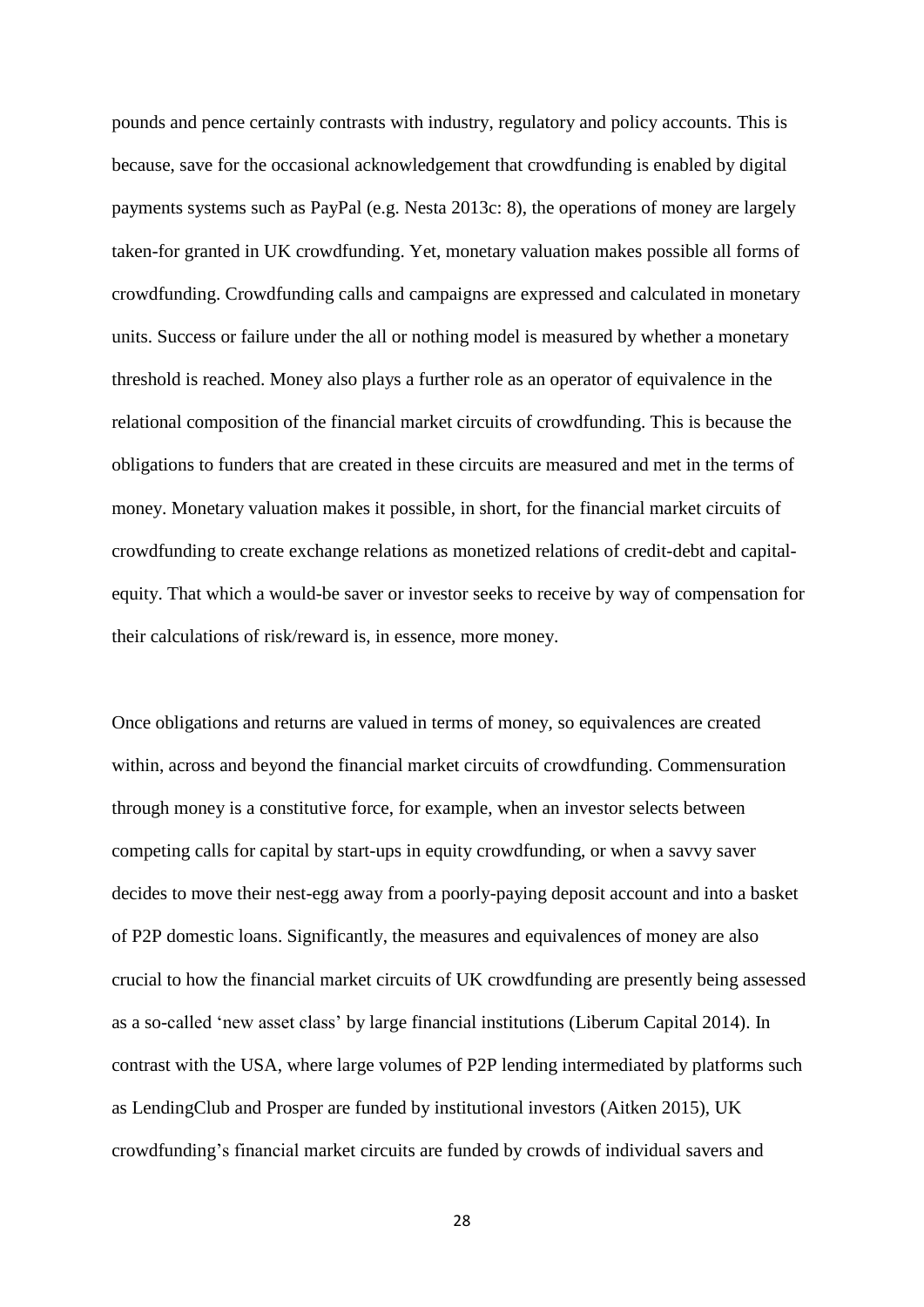investors. The recent interest of institutional investors in UK crowdfunding, and in P2P lending in particular, is premised on monetary valuations of the relative financial returns that are calculated to be available from the sector.

As it contributes to the financial marketization of UK crowdfunding, money always and already also ensures that these processes are ambiguous and incomplete. The valuations of money do not only squeeze out social values and difference in crowdfunding, but also enable their persistence and proliferation. Most obviously, the duality of money is crucial to producing a crowdfunding economy in which diverse circuits coexist. That money can be gifted, pledged, saved or invested - without these fungible and contrasting uses of money appearing to be contradictory – makes the heterogeneity of crowdfunding possible. So, while recent growth in UK crowdfunding has been disproportionately concentrated in its financial market circuits, donation and rewards circuits also continue to flourish. As Nesta (2014: 71) observe in their most recent benchmarking report, for example, rewards crowdfunding 'is probably the model that has really captured the public's imagination and media's attention'. What is also notable in this respect is how the multiple uses and values of money are regarded as crucial to meeting the different needs of fundraisers. For the kinds of 'small operations, often individuals with little trading history and modest if any turnover' who are in 'the social sector or creative industries' (Nesta 2014: 71), it appears to be fully appropriate to call for supporters to part with their money without any guarantee of receiving even nonmonetary rewards. Yet, very different meanings are attached to money in circulation when, for example, an established SME calls for loan capital to fund its expansion plans.

Within the circuits of crowdfunding - including the P2P business lending and equity and fixed-interest circuits - the duality of money also enables calls for project funding to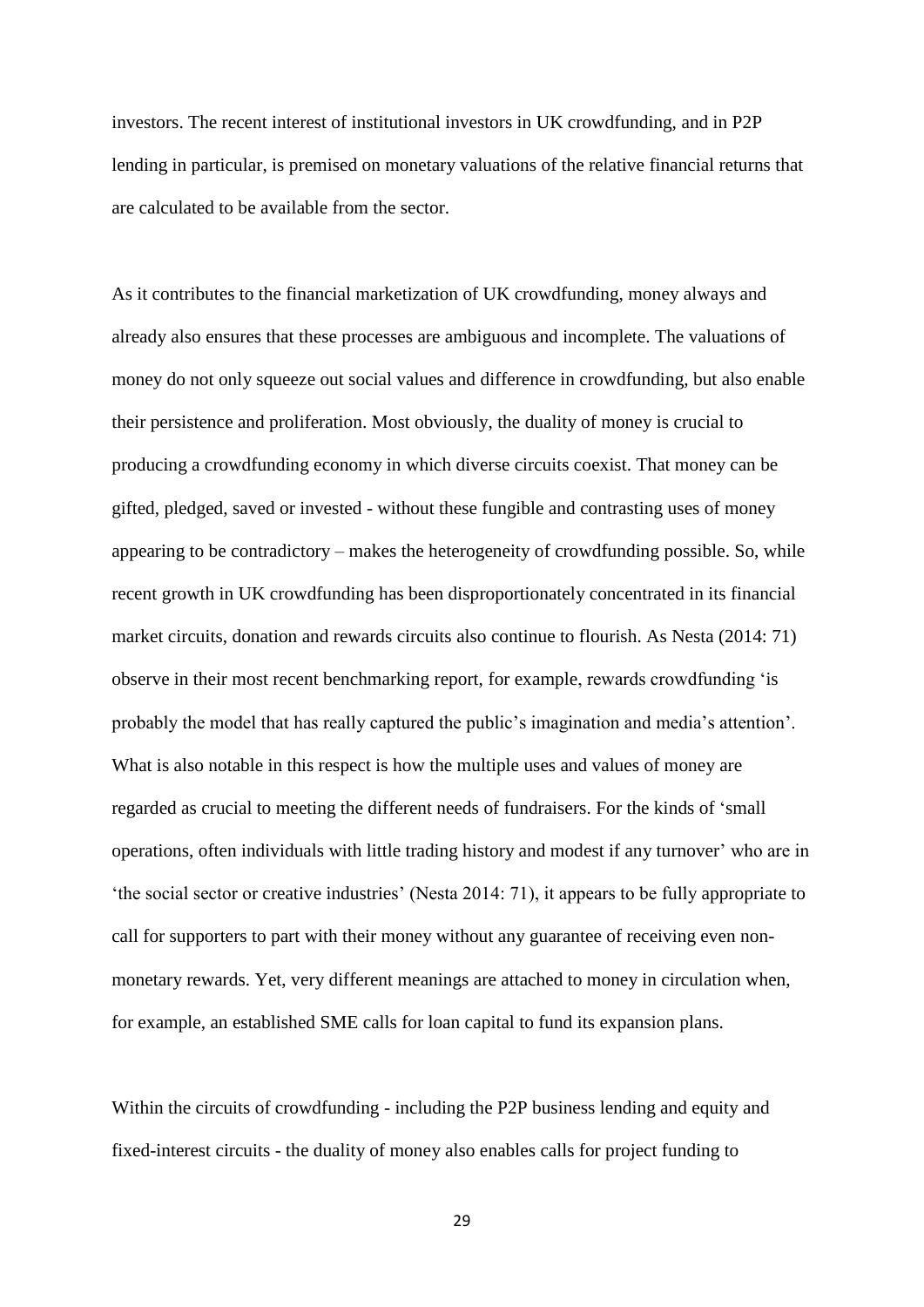differentiate themselves on the grounds of their social and/or ethical qualities. Although money renders the competing projects of two firms seeking a P2P loan commensurate in quantitative terms, for example, it simultaneously creates the possibility that the projects in question might appeal to the earmarking practices of would-be funders who are seeking some kind of social return in addition to monetary compensation. As is common to the 'meaningful exchanges' of other digital economies with which it bears some similarities (Howe 2009: 14; see Arvidsson and Peiterson 2013), crowdfunding is replete with so-called 'social entrepreneurship' (see Buckingham, Pinch and Sunley 2012). While this is especially prevalent in the donation and rewards circuits - where it is explicitly cultivated by leading global platforms such as Kickstarter and IndieGoGo, for instance - it also permeates the financial market circuits of crowdfunding. And, when roughly half of calls for project funding are unsuccessful (Nesta 2013b), it is a well-established strategy for fundraisers to attempt to mobilize certain social meanings imbricated in monetary flows by attaching those meanings to their project (see Rees-Mogg 2014).

Furthermore, the financial market circuits of UK crowdfunding also feature a number of platforms that, in effect, explicitly build their business models on the duality of money. For example, Rebuilding Society, a P2P business lending platform, explicitly invokes the mutuality of money that was embedded in the operating principles of the UK's building societies during the post-1945 period. Meanwhile, the pioneering fixed-income platform, Abundance Generation, only intermediates between UK renewable energy projects seeking funding and investors who 'make money while supporting the planet'.<sup>12</sup> Abundance is thus banking on environmental and ethical meanings being inscribed into the monetary flows that it aggregates and distributes. As Bruce Davis, co-founder of Abundance, put it in a blog post

**.** 

<sup>12</sup> https://www.abundancegeneration.com/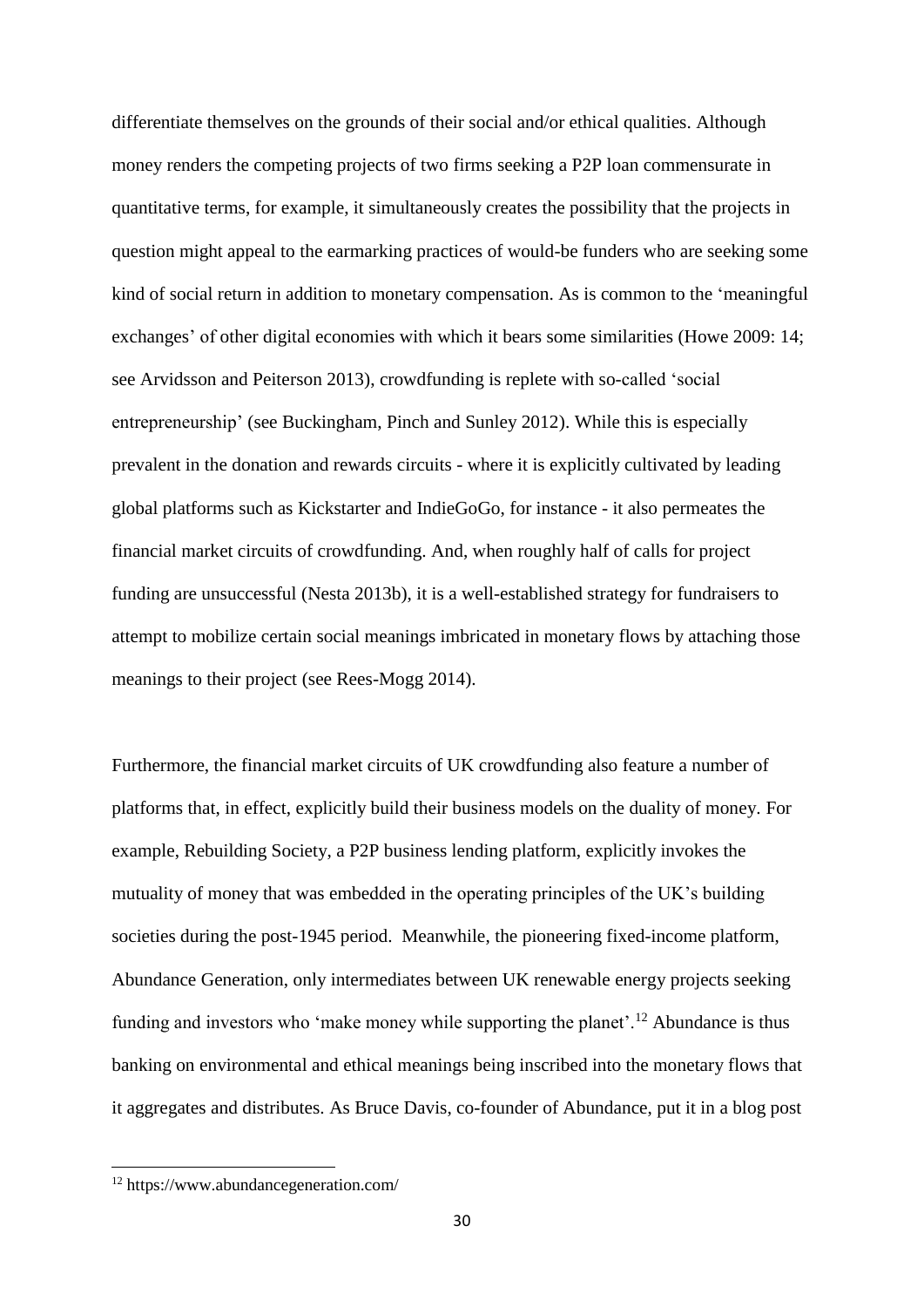of October 2014, 'People want to make ethical choices with their money. … We want to put our money not just to work, but to do good work.<sup>13</sup> Not dissimilarly, Buzzbnk is a platform that explicitly hosts calls for funding by social enterprises in both the rewards and P2P lending circuits, and promotes loan agreements designed to ensure that those enterprises receiving the backing of the crowd pay relatively low rates of interest.

## **Conclusions**

**.** 

The contribution of this article to economic geography and allied social scientific literatures is both analytical and conceptual. Providing the first in-depth study of the crowdfunding economy in the UK, the article's analytical contribution has focused on developing a critical understanding of recent change in this diverse and dynamic digital economy. It has shown how the composition of the flourishing financial market circuits of crowdfunding entails the coming together of a number of constitutive forces: the mobilization of economic theory and the enrolment of calculative market devices, intersecting with place-based knowledge and innovation centred on East London's digital economy and FinTech hub; the registering of dedicated juridical regulations and enactment of government policies aimed at securing and furthering flows of funds; and the valuations of money which, at once, enable the calculations and commensurations of crowdfunding whilst creating scope for social meanings to be inscribed into its circulations. Such an analysis of change in UK crowdfunding is not likely to satisfy those economic geographers who would firmly centre their accounts of all markets-inthe-making on the apparently universal power and agency of capital (e.g. Christophers 2014a). Indeed, as digital humanities research into European crowdfunding circuits suggests, it would be quite possible to understand UK crowdfunding as driven by the logic of an

<sup>13</sup> http://blog.abundancegeneration.com/2014/10/is-your-money-stuck-in-neutral/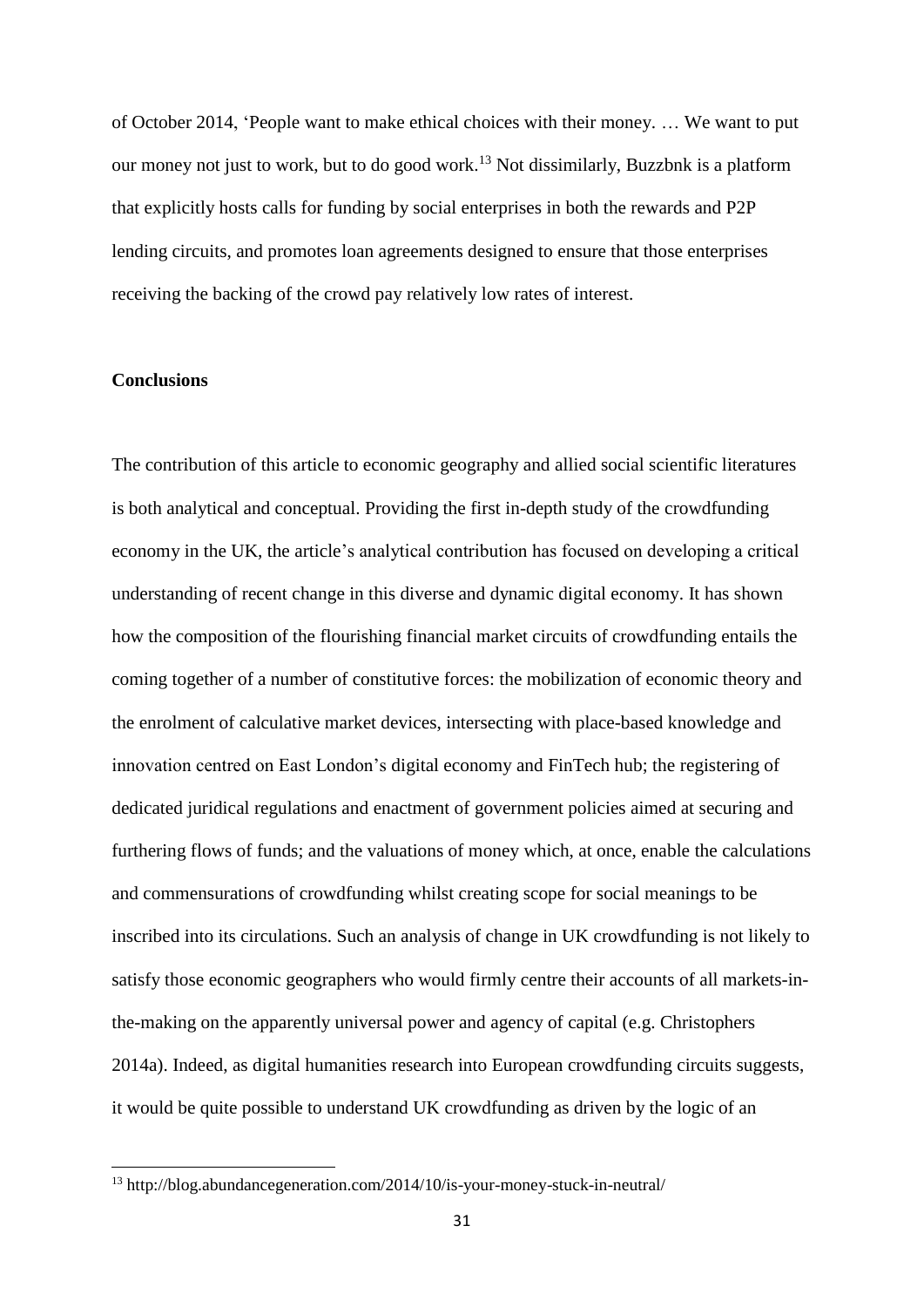emergent form of 'platform capitalism' (Ridgway 2015). What this would likely leave underexplored, however, is precisely the discrete, contingent and relational forces that have been interrogated in this article as combining to compose the UK's changing crowdfunding economy.

The conceptual contribution made here has turned on the development of a sympathetic critical engagement with cultural economy scholarship on the geographies of money and finance. By stressing the socio-technicalities of the financial market circuits of crowdfunding, and by revealing the role of economic theory and market devices in these relational processes, the article is largely consistent with previous cultural economy research. Indeed, when conceiving of change in UK crowdfunding as financial marketization and not as financialization, the article underscores the need for accounts of the geographies of money and finance that more carefully distinguish between discrete processes of economization. However, the analysis offered here has also developed a conceptual call for the broadening of the existing remit of cultural economy scholarship to include the constitutive forces of money, regulation and governance in accounts of financial markets-in-the-making. To extend the remit of cultural economy in this way is not an ontological assertion about the universal role of regulation and money in all capitalist markets, although much can be learnt from political economy research which explicitly seeks to address the significance of money to processes of financialization (Lapavitsas 2014; Soederberg 2014). Rather, it is a call to analyse, in greater breadth as well as depth, the discrete and relational processes through which financial markets are produced through time and across space. Wherever they are present, specific rules and policy measures that repurpose and redeploy sovereign powers and techniques are thus likely to feature in accounts of the assembly of particular markets. And, when reviving previous concerns with the geographies of money, cultural economy can make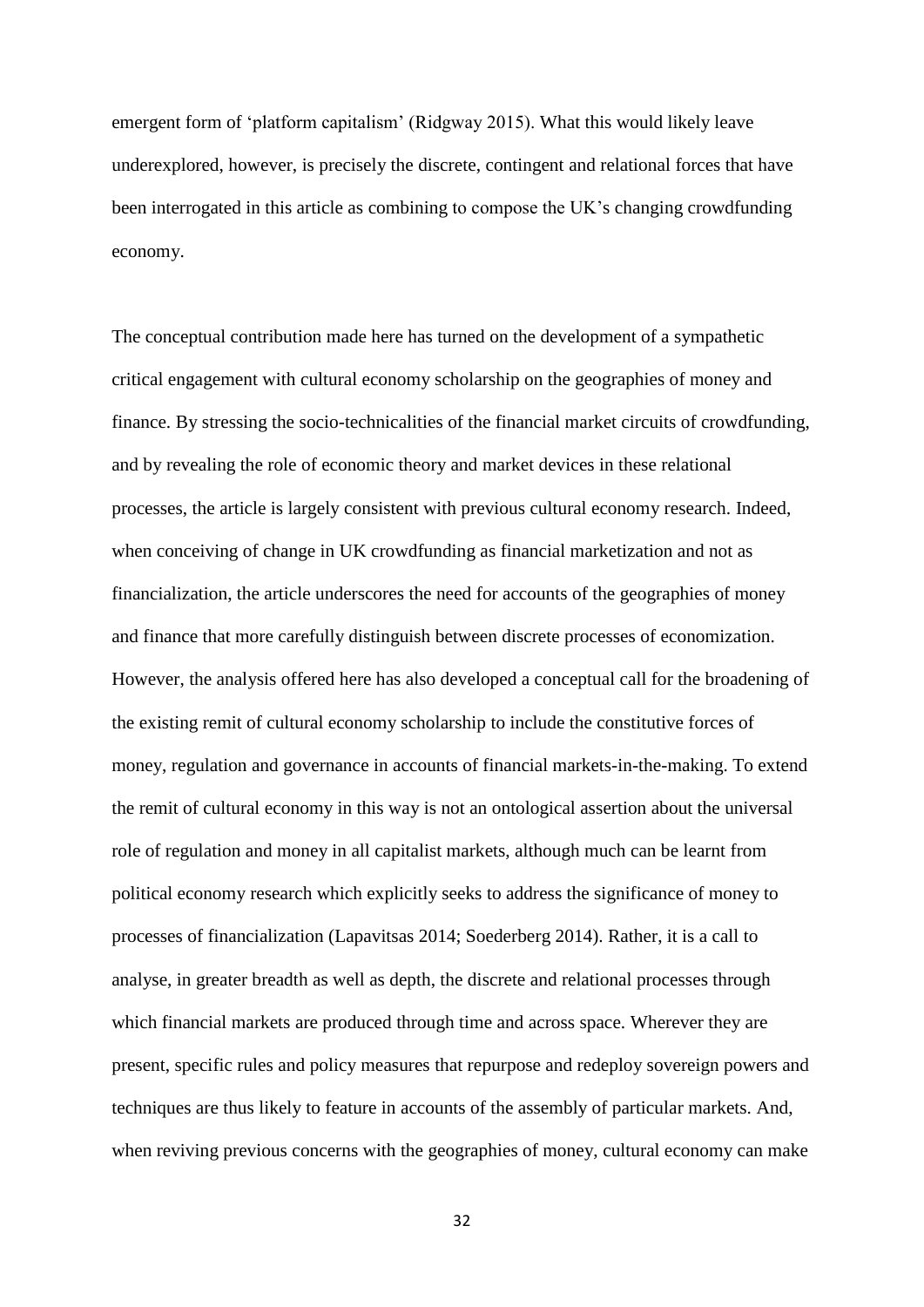a distinctive contribution by beginning to interrogate the duality of money in contingent and ambivalent processes of marketization.

# **References**

- Aitken, R. 2015. Fringe finance: Crossing and contesting the borders of global capital. London: Routledge.
- Amato, M and Fantacci, L. 2013. The end of finance. Cambridge: Polity Press
- Amin, A. and Thrift, N. eds. 2004. The Blackwell cultural economy reader. Oxford: Blackwell.
- Arvidsson, A. and Peiterson, N. 2013. The ethical economy: Rebuilding value after the crisis. New York: Columbia University Press.
- Barnes, T.J. 2008. Making space for the market: Live performances, dead objects, and economic geography. *Geography Compass* **3**: 1-17.
- Belk, R. 2014. Sharing versus pseudo-sharing in Web 2.0. *The Anthropologist* **18**: 7-23.
- Belleflamme, P., Lambert, T. and Schwienbacher, A. 2014. Crowdfunding: Tapping the right crowd. *Journal of Business Venturing* **29**: 585-609.
- Bennett, L., Chin, B. and Jones, B. 2015. Crowdfunding: A *New Media & Society* special issue. *New Media & Society* **17**: 141-148
- Berndt, C. and Boeckler, M. 2009. Geographies of circulation and exchange I: Constructions of markets. *Progress in Human Geography* **33**: 535-551.
- Berndt, C. and Boeckler, M. 2011. Geographies of markets: Materials, morals and monsters in motion. *Progress in Human Geography* **35**: 559-567
- Boeckler, M. and Berndt, C. 2013. Geographies of circulation and exchange III: The great crisis and marketization 'after markets'. *Progress in Human Geography* **37**: 424-432.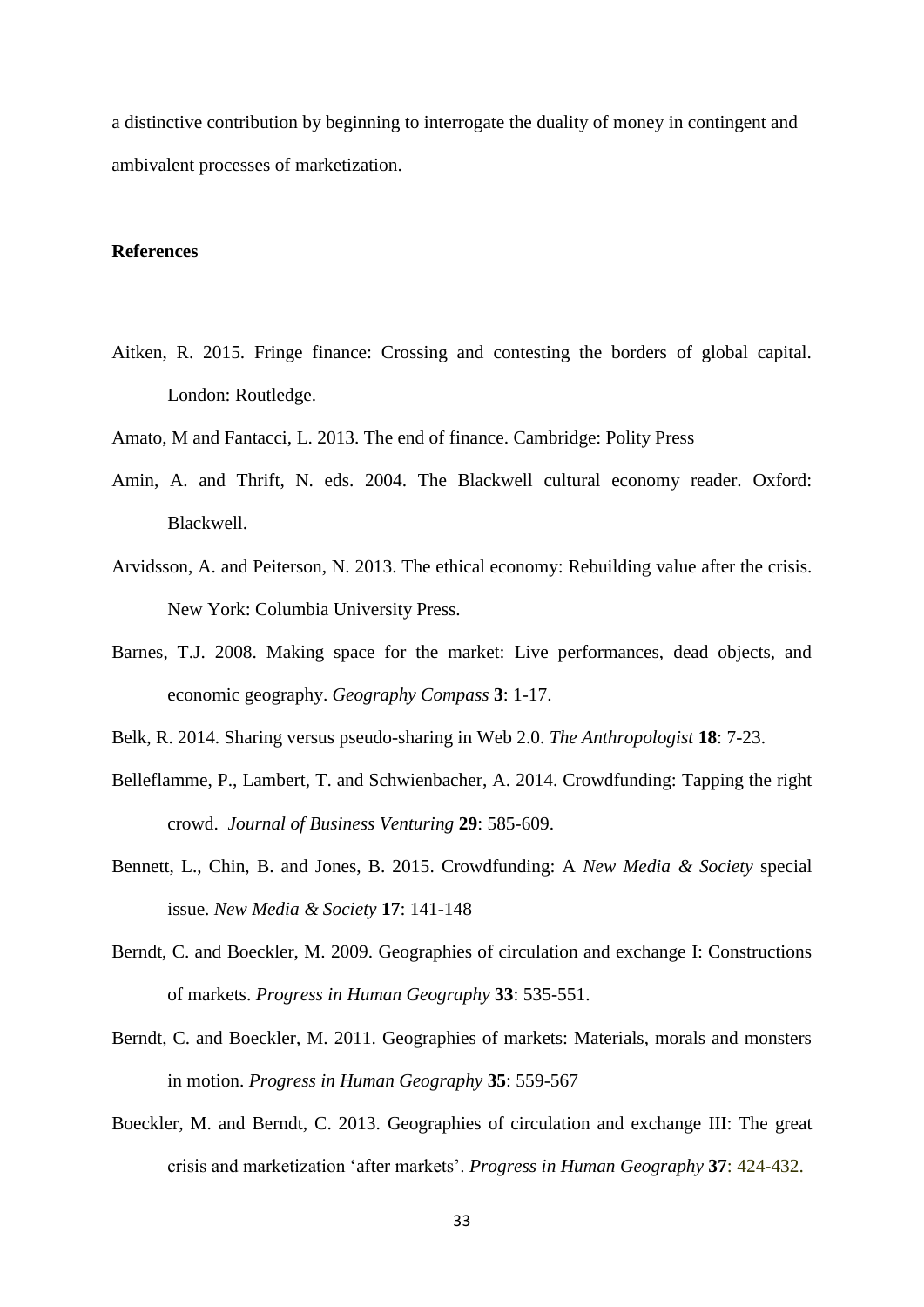- Borch, C. 2012. The politics of crowds: An alternative history of sociology. Cambridge: Cambridge University Press.
- British Business Bank 2014. New £40m investment by British Business Bank to support £450m of lending to smaller businesses. Press release, 25 February. Available online: http://british-business-bank.co.uk/new-40m-investment-british-business-banksupport-450m-lending-smaller-businesses/
- Buckingham, H., Pinch, S. and Sunley, P. (2012) 'The enigmatic regional geography of social enterprise in the UK: A conceptual framework and synthesis of the evidence', *Area* **44**: 83-91.
- Caliskan K. and Callon, M. 2009. Economization, part 1: Shifting attention from the economy towards processes of economization. *Economy and Society* **38**: 369–98.
- Caliskan K. and Callon, M. 2010. Economization, part 2: A research programme for the study of markets. *Economy and Society* **39**: 1-32
- Callon. M. 1998. Introduction: The embeddedness of economic markets in economics. In The laws of the markets, ed. M. Callon, 1-57. Oxford: Blackwell.
- Callon, M. 2007. What does it mean to say that economics is performative?. In Do economists make markets? On the performativity of economics*,* ed. D. MacKenzie, F. Muniesa, and L. Siu, 311-357. Princeton, NJ: Princeton University Press, 311-357
- Christophers, B. 2014a. From Marx to market and back again: Performing the economy. *Geoforum* **57**: 12–20
- Christophers, B. 2014b. Wild Dragons in the city: Urban political economy, affordable housing development and the performative world-making of economic models. *International Journal of Urban and Regional Research* **38**: 79–97
- Deleuze, G. and Guattari, F. 1987. A thousand plateaus: Capitalism and schizophrenia. Minneapolis, MN: University of Minnesota Press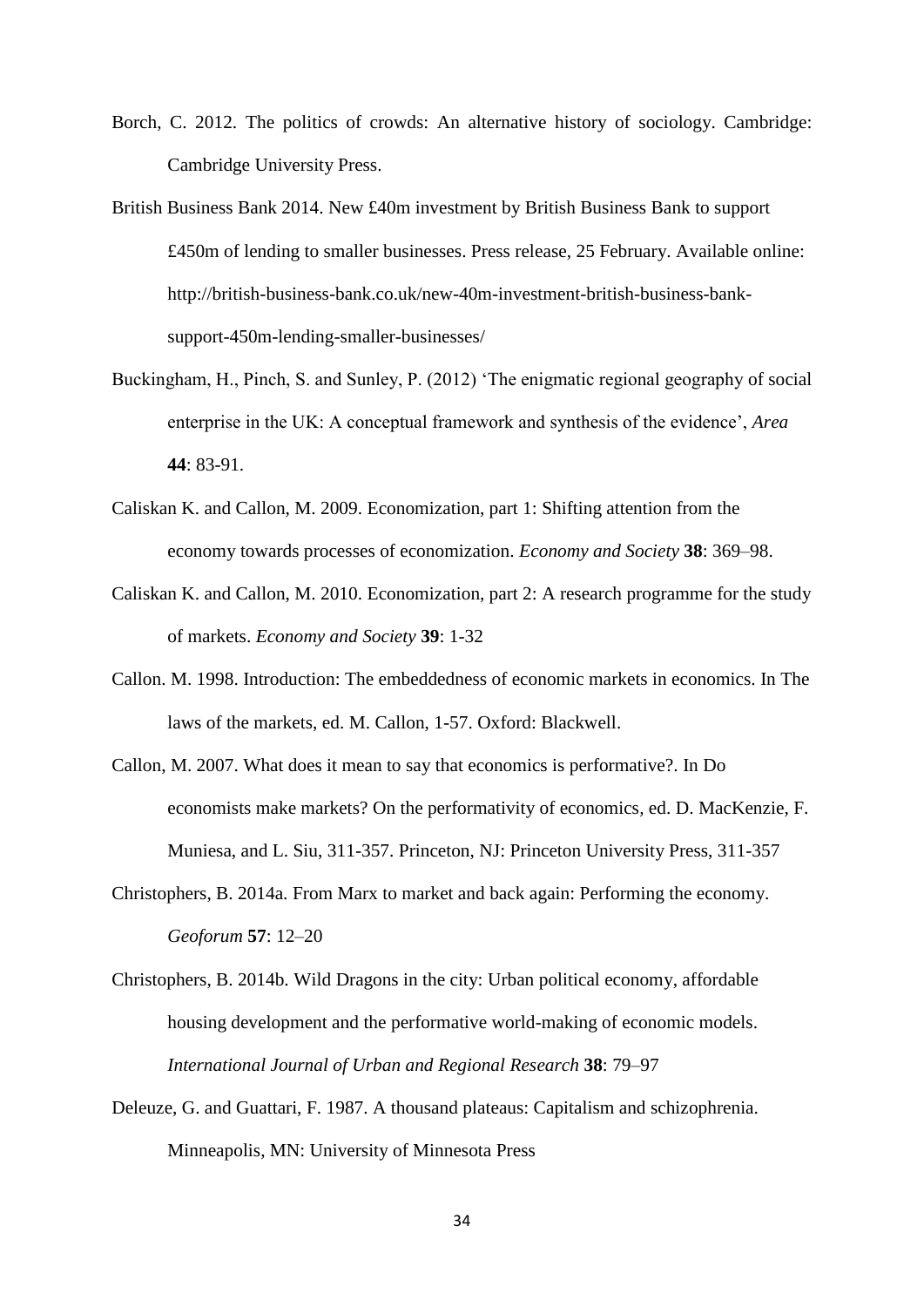Dodd, N. 2014. The social life of money. Princeton, NJ: Princeton University Press

Dresner, S. ed. 2014. Crowdfunding: A guide to raising capital on the internet. Hoboken, NJ: John Wiley & Sons.

Economist 2015. 'The fintech revolution', *The Economist*, online edition, 9<sup>th</sup> May.

- Engelen, E., Ertürk, I., Froud, J., Sukhdev, J., Leaver, A., Moran, M., Nilsson, A., and Williams, K. 2011. After the great complacence: Financial crisis and the politics of reform. Oxford, UK: Oxford University Press
- Eposoti, C. 2014. A statistical view of crowdfunding. In Crowdfunding: A guide to raising capital on the internet, ed. S. Dresner, 31-46. Hoboken, NJ: John Wiley & Sons.
- Evans, J. 2015. 'P2P business lending to eclipse consumer sector', *Financial Times*, online edition, 19<sup>th</sup> June.
- Financial Conduct Authority 2013. *The FCA's regulatory approach to crowdfunding (and similar activities).* Consultation Paper (CP 13/13), October. London: Financial Conduct Authority
- Financial Conduct Authority 2014. *The FCA's regulatory approach to crowdfunding over the internet, and the promotion of non-readily realisable securities by other media*. Feedback to CP13/13 and final rules, Policy Statement PS 14/4. London: Financial Conduct Authority.
- Foucault, M. 2007. Security, territory, population, Lectures at the Collège de France, 1977- 1978. Basingstoke: Palgrave MacMillan
- Foucault, M. 2008. The birth of biopolitics, Lectures at the Collège de France, 1978-1979. Basingstoke: Palgrave MacMillan
- French, S., Leyshon, A. and Wainwright, T. 2011. [Financializing space, spacing](http://dx.doi.org/doi:10.1177/0309132510396749)  [financialization.](http://dx.doi.org/doi:10.1177/0309132510396749) *Progress in Human Geography* **35**: 798–81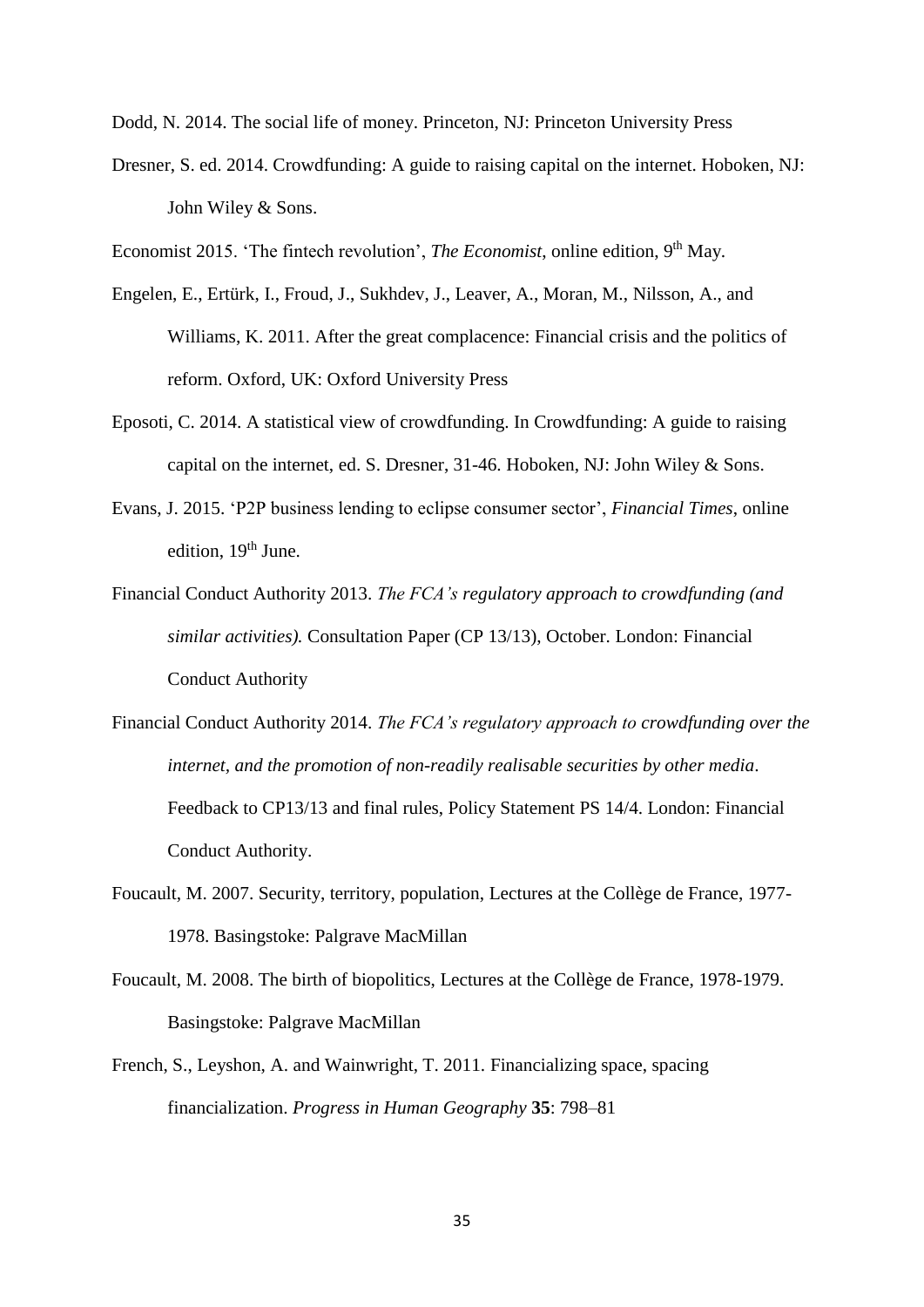- Gilbert, E. 2005. Common cents: Situating money in time and space. *Economy and Society* **34**: 356-387.
- Hall, S. 2011. Geographies of money and finance I: Cultural economy, politics and place. *Progress in Human Geography* **35**: 234–245.

Harvey, D. 1982. The limits to capital. Oxford: Blackwell

- HM Treasury 2014. *Budget 2014*, March. London: Her Majesty's Stationery Office.
- Howe, J. 2009. Crowdsourcing: How the power of the crowd is driving the future of business. London: Random House.
- Ingham, G. 2004. The nature of money. Cambridge: Polity Press
- Kinsley, S. 2014. The matter of 'virtual' geographies. *Progress in Human Geography* **38**: 364-384.
- Konings, M. 2015. The emotional logic of capitalism: What progressives have missed. Stanford, CA: Stanford University Press.
- Knorr Cetina, K. and Preda, A. eds. 2012. The Oxford handbook of the sociology of finance. Oxford: Oxford University Press
- Langley, P. 2008. The everyday life of global finance: Saving and borrowing in Anglo-America. Oxford: Oxford University Press
- Langley, P. 2014. Equipping entrepreneurs: Consuming credit and credit scores. *Consumption Markets & Culture* **17**: 448-467.
- Langley, P. 2015. Liquidity lost: The governance of the global financial crisis. Oxford: Oxford University Press.
- Lapavitsas, C. 2014. Profiting without producing: How finance exploits us all. London: Verso.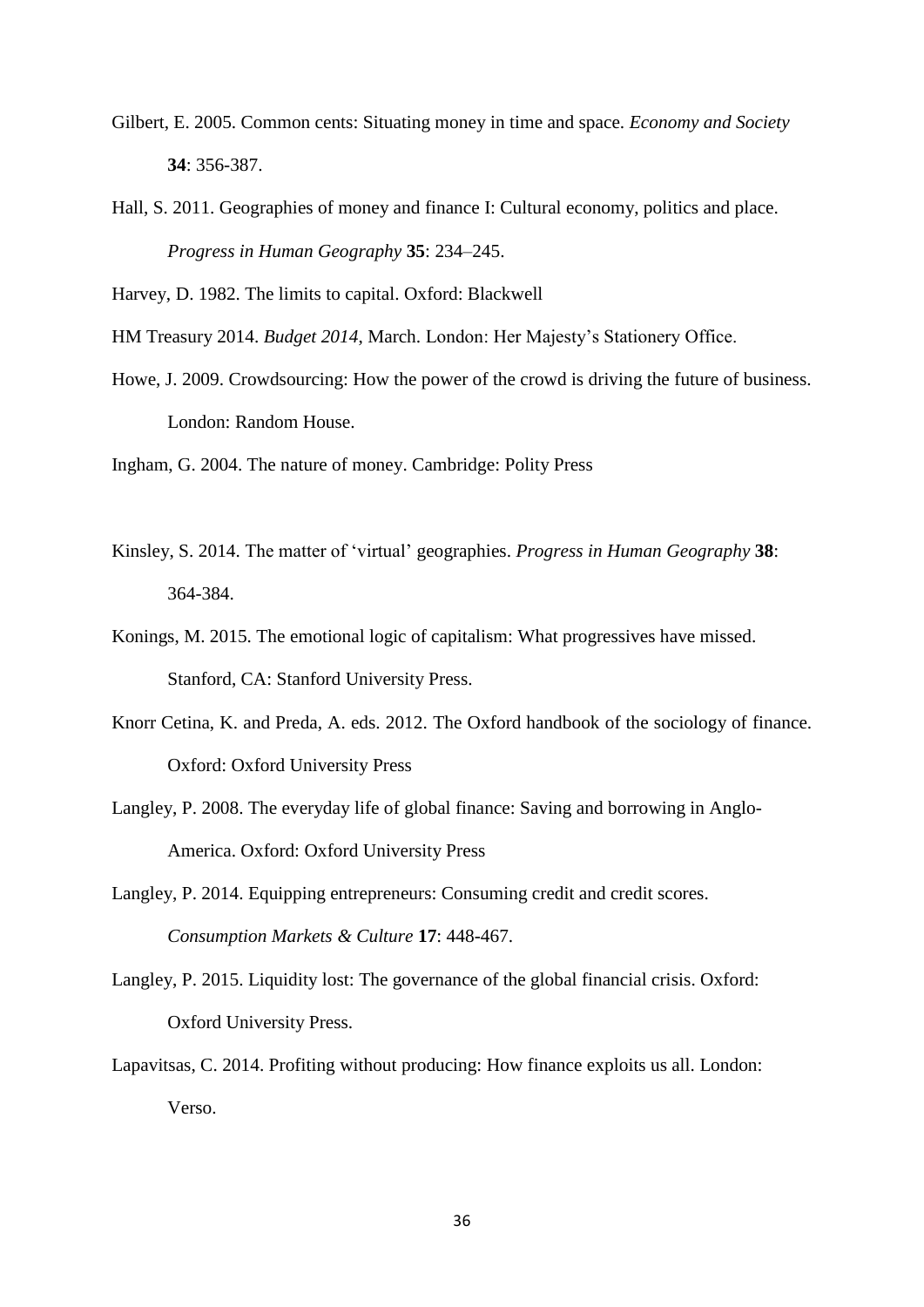- Lee, R. 2011. Spaces of hegemony? Circuits of value, finance capital and places of economic knowledge. In The Sage handbook of geographical knowledge, ed. J.A Agnew and D.N Livingstone, 185–201. London: Sage
- Leyshon, A. 1997. Geographies of money and finance II. *Progress in Human Geography* **21**: 381-392.
- Leyshon, A. and Thrift, N. 1996. Financial exclusion and the shifting boundaries of the financial system. *Environment and Planning A* **28**: 1150-1156
- Leyshon, A. and Thrift, N. 1997. Money/space: Geographies of monetary transformation. London: Routledge.
- Leyshon, A. and Thrift, N. 2007. [The capitalization of almost everything: The future of](http://dx.doi.org/10.1177/0263276407084699)  [finance and capitalism.](http://dx.doi.org/10.1177/0263276407084699) *Theory, Culture & Society* **24**: 97-115
- Liberum Capital 2014. *P2P global investment - £200m IPO*, May. London: Liberum Capital Limited.
- Macartney, H. 2014. From Merlin to Oz: The strange case of failed lending targets in the UK. *Review of International Political Economy* **21**: 820-846.
- MacKenzie, D. 2005. Opening the black boxes of global finance. *Review of International Political Economy* **12**: 555-576
- MacKenzie, D. 2006. An engine, not a camera: How financial models shape markets. Cambridge, Mass: MIT Press
- MacKenzie, D. 2009. Material markets: How economic agents are constructed. Oxford: Oxford University Press
- Mackenzie, D., Muniesa, F. and Siu, L. 2007. Introduction. In Do economists make markets? On the performativity of economics*,* eds. D. MacKenzie, F. Muniesa, and L. Siu, 1- 19. Princeton, NJ: Princeton University Press.

Maurer, B. 2006. The anthropology of money. *Annual Review of Anthropology* **35**: 15–36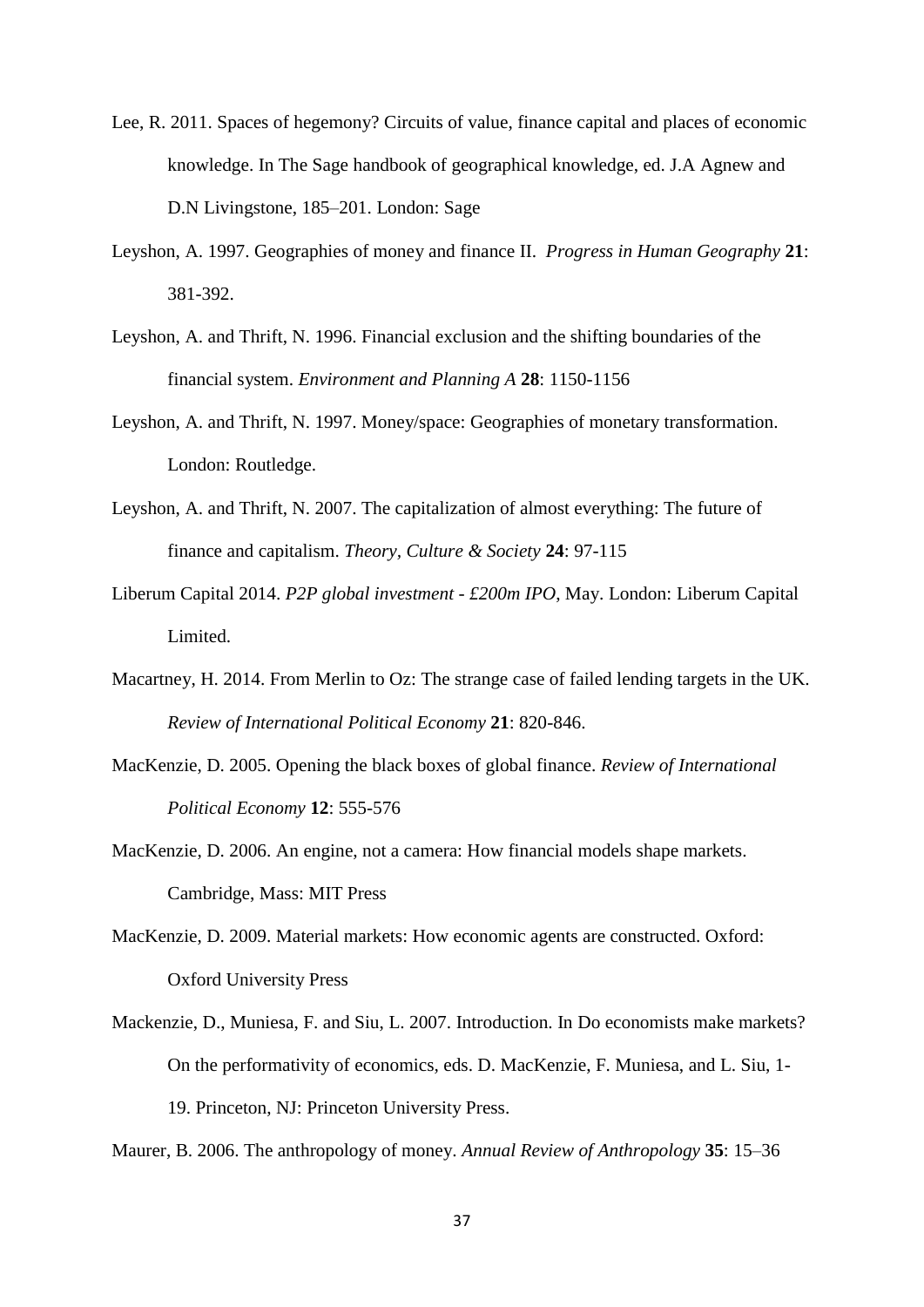- McWilliams, D. 2015. The flat white economy: How the digital economy is transforming London and other cities of the future. London: Duckworth Overlook
- Mirowski, P. and Nik-Khah, E. 2008. Command performance: Exploring what STS thinks it takes to build a market. In Living in a material world: Economic sociology meets science and technology studies, eds. T. Pinch and R. Swedberg, 89-128. Cambridge, MASS: MIT Press.
- Mitchell, T. 2008. Rethinking economy. *Geoforum* **39**: 1116–1121
- Mollick, E R. 2014. The dynamics of crowdfunding: An exploratory study. *Journal of Business Venturing* **29**: 1-16.
- Moules, J. 2014. 'London emerging as world leader in crowdfunding', *Financial Times*, online edition,  $15<sup>th</sup>$  August.
- Muniesa, F., Millo, Y., and Callon, M. 2007. An introduction to market devices. In Market devices, eds. M. Callon, Y. Millo, and F. Muniesa, 1-12. Oxford: Blackwell.
- Nesta 2012. *Crowding in: How UK businesses, charities, government, and financial system can make the most of crowdfunding*. London: Nesta
- Nesta 2013a. *Banking on each other, peer-to-peer lending to business: Evidence from Funding Circle*. London: Nesta.
- Nesta 2013b. *The rise of future finance: The UK alternative finance benchmarking report*. London: Nesta
- Nesta 2013c. *Working the crowd: A short guide to crowdfunding and how it can work for you.* London: Nesta
- Nesta 2014. *Understanding alternative finance: The UK alternative finance industry report*. London: Nesta.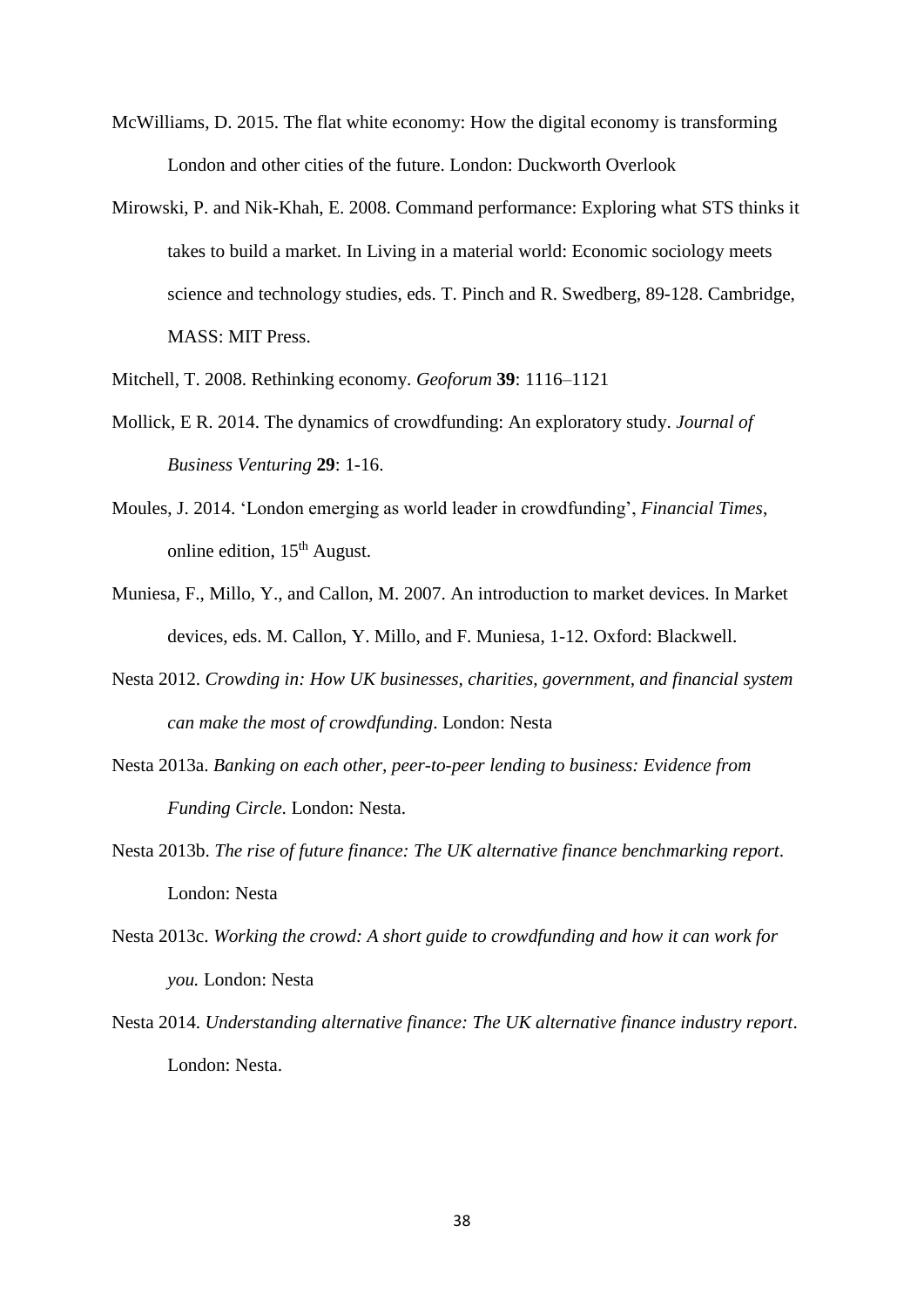Participants in the Economic Geography 2010 Workshop 2011. Editorial – Emerging themes in economic geography: Outcomes of the Economic Geography 2010 Workshop. *Economic Geography* **87**: 111-126.

Peck J. 2012. Economic geography: island life. *Dialogues in Human Geography* **2**: 113-133.

- Pike, A. and Pollard, J. 2010. Economic geographies of financialization, *Economic Geography* **86**: 29-51.
- Pryke, M. and du Gay, P. 2007. Take an issue: Cultural economy and finance. *Economy and Society* **36**: 339-354.
- Rees-Mogg, M. 2014. Crowd funding: How to raise money and make money in the crowd. Bath: Crimson Publishing.
- Ridgway, R. 2015. Crowdfunding the commons? In MoneyLab reader: An intervention in digital economy, eds. G. Lovink, N. Tkacz and P. De Vries, 281-294. Amsterdam: Institute of Network Cultures.
- Soederberg, S. 2014. Debtfare states and the poverty industry: Money, discipline and the surplus population. London: Routledge.
- Surowiecki, J. 2004. The wisdom of crowds: Why the many and smarter than the few. London: Little, Brown.
- Taylor, M.C 2004. Confidence games: Money and markets in a world without redemption. Chicago, IL: University of Chicago Press.
- Voinovich, K. 2013. How the UK uses tax relief to boost entrepreneurs, *Crowdfund Insider*, 20 June. Available online: http://www.crowdfundinsider.com/2013/06/16641-howthe-uk-uses-tax-relief-to-boost-entrepreneurs/
- Zelizer, V. 1994. The social meaning of money: Pin money, paychecks, poor relief and other currency. New York: BasicBooks.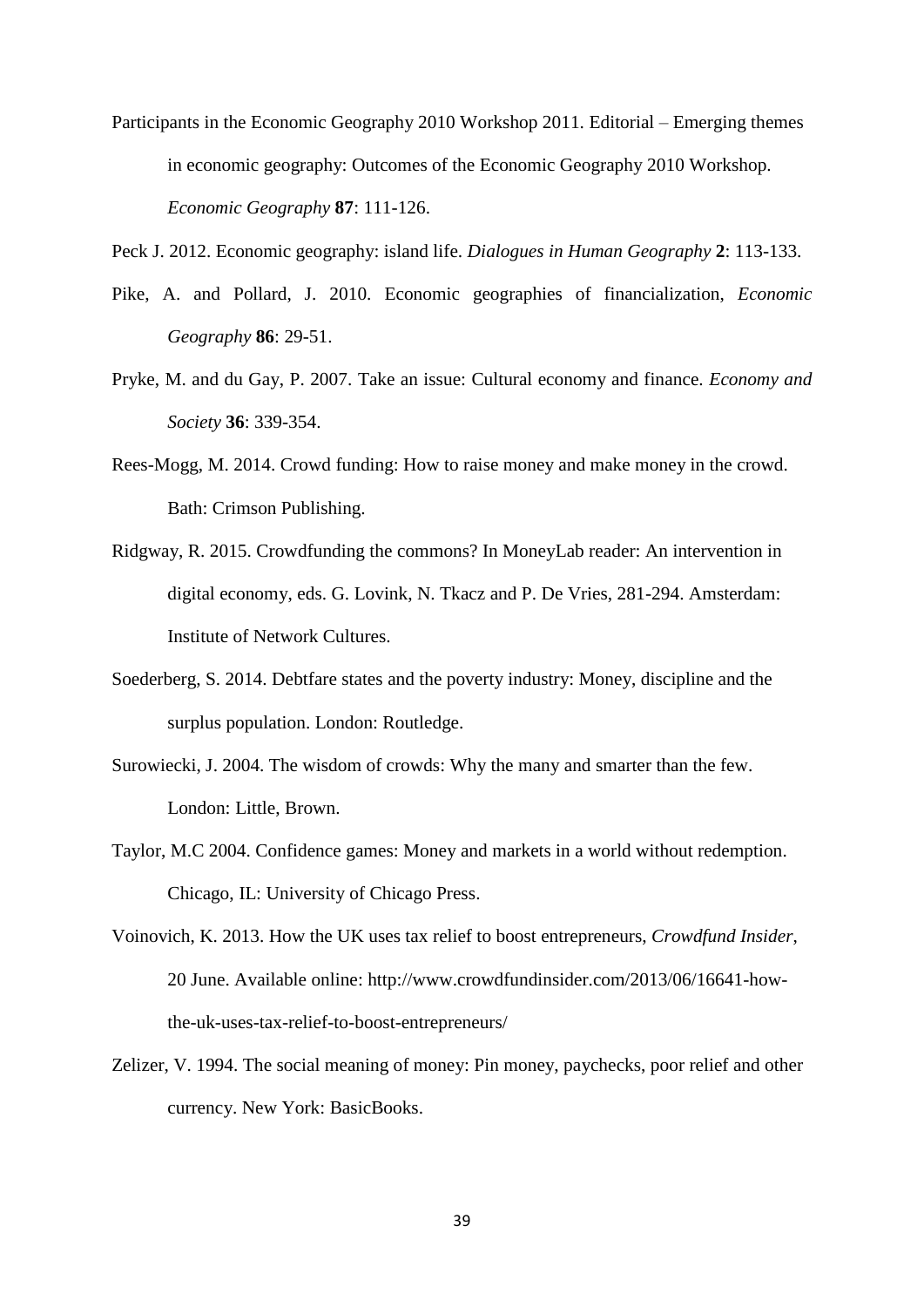- Zelizer, V. 1998. The proliferation of social currencies. In The laws of the markets, ed. M. Callon, 58-68. Oxford, UK: Blackwell.
- Zeoli, A. 2014. SEC CorpFin Director talks JOBS Act on the Hill during financial services Committee Hearing. *Crowdfund Insider*, 31 July. Available online: http://www.crowdfundinsider.com/2014/07/45746-sec-corpfin-director-talks-jobs-acton-the-hill-during-financial-services-committee-hearing/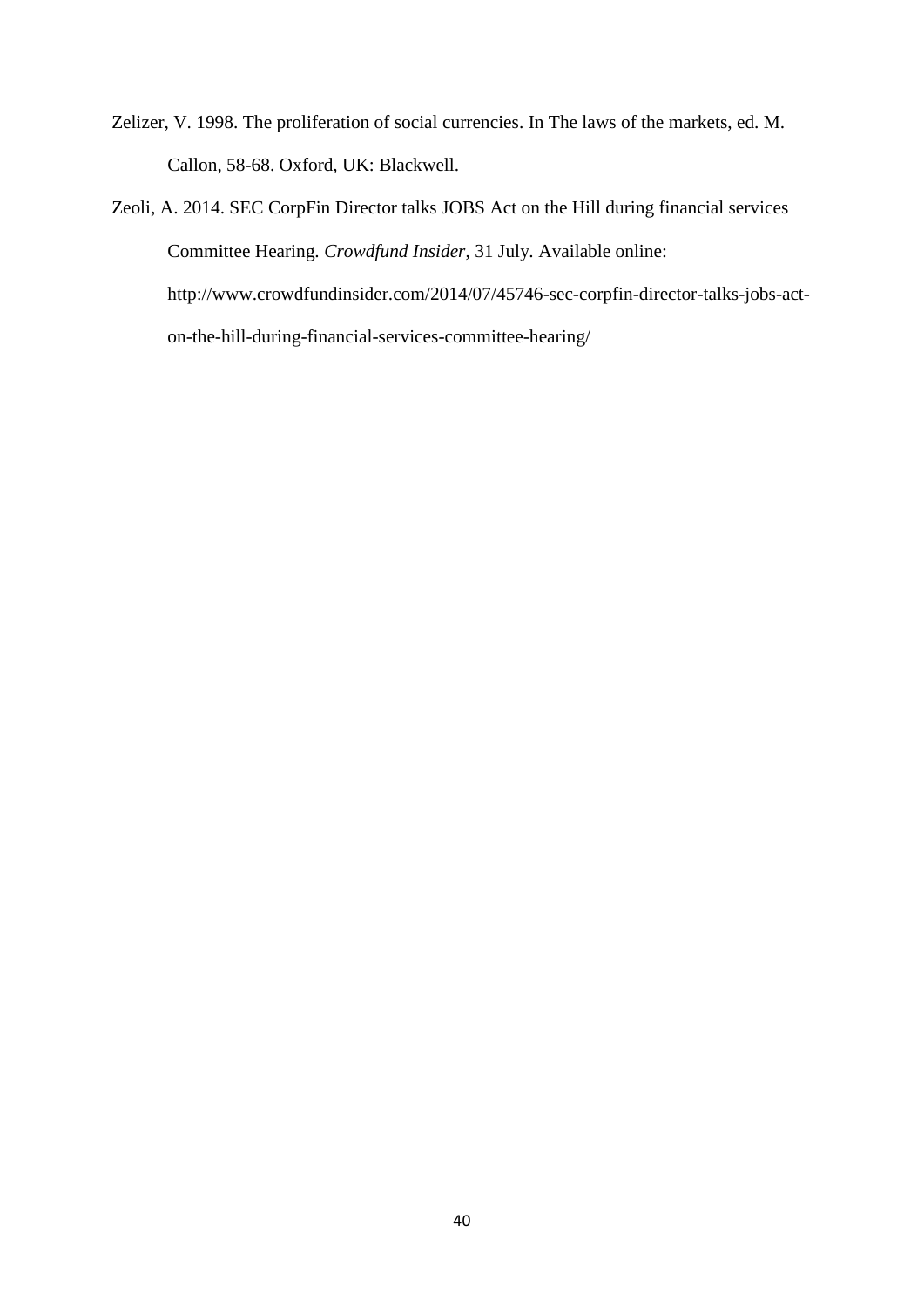Table I - The principal crowdfunding circuits in the UK: A typology

| <b>Circuit</b> | <b>Typical Funding</b> | <b>Financial</b>       | <b>Leading</b>       |
|----------------|------------------------|------------------------|----------------------|
|                | <b>Recipients</b>      | <b>Instruments</b>     | <b>Platforms</b>     |
| Donation       | Individuals            | None                   | Buzzbnk; Hubbub      |
|                | Community projects     |                        | IndieGoGo;           |
|                | Registered charities   |                        | JustGiving           |
|                | Social enterprises     |                        |                      |
| Reward         | Individuals            | None                   | Buzzbnk; Crowdpatch  |
|                | Community projects     |                        | IndieGoGo;           |
|                | Social enterprises     |                        | Kickstarter          |
| Fixed-income   | <b>SMEs</b>            | Debentures             | AbundanceGeneration; |
|                | Social enterprises     | Mini-bonds             | Crowd Cube           |
| Equity         | Start-ups              | <b>Shares</b>          | CrowdBnk; Crowd      |
|                |                        |                        | Cube; Seedrs         |
| Peer-to-peer   | Individuals            | <b>Unsecured loans</b> | Funding Circle;      |
|                | <b>SMEs</b>            |                        | RateSetter; Zopa     |